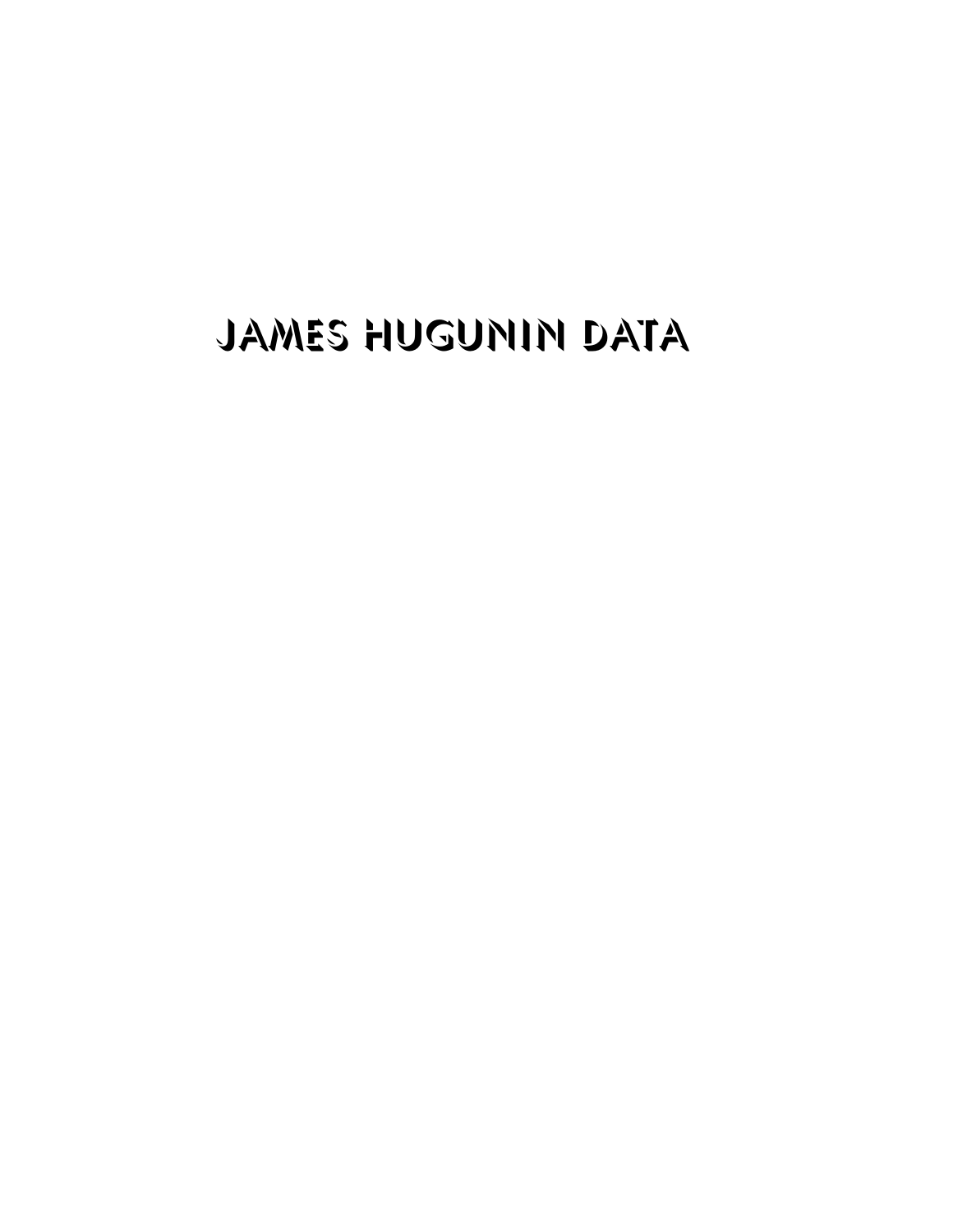## James Hugunin, A Brief Biography



 Born Milwaukee, Wisconsin, USA 1947. Studied architectural and product photography at Los Angeles' Art Center College of Design (now in Pasadena); B.A. in Fine Art from California State University, Northdridge; M.F.A. in Fine Art from UCLA (1975). Adjunct Full Professor of Art History, The School of the Art Institute of Chicago, where he taught the History of Photography and Contemporary Theory (1985 - 2018). He was a photographer in the USAF (1967 - 71); worked as a graphic arts photographer in the printing industry and Hollywood special effects production where he worked on Paramount Pictures' *Star Trek: The Movie* (1973 - 83). He was the founder and editor of two art journals, *The Dumb Ox* (1976 - 80) and *U-Turn* (1982 - present)*,* and has self-published numerous artist books under what would be called "conceptual photography".

In 1983, he was the First Place winner of the first Reva and David Logan Award for Distinguished New Writing in the Field of Photography. As a critic, he has had published over 200 essays (criticism and catalogue introductions), and is the author of several books of photographic criticism. Moreover, he has authored five "experimental" novels, of which *Something is Crook in Middlebrook,* 2012 was chosen the "Best Experimental Novel of 2012" by nationally published writer/critic Derek Pell, editor of the online blog "Zoom Street". For his efforts, he was elected a member of Chicago's Society of Midland Authors in 2016. A selection of his books and essays can be downloaded from *Academia.edu*.

A list of many of his books can be viewed on his website at: *www.uturn.org/HugBooks*.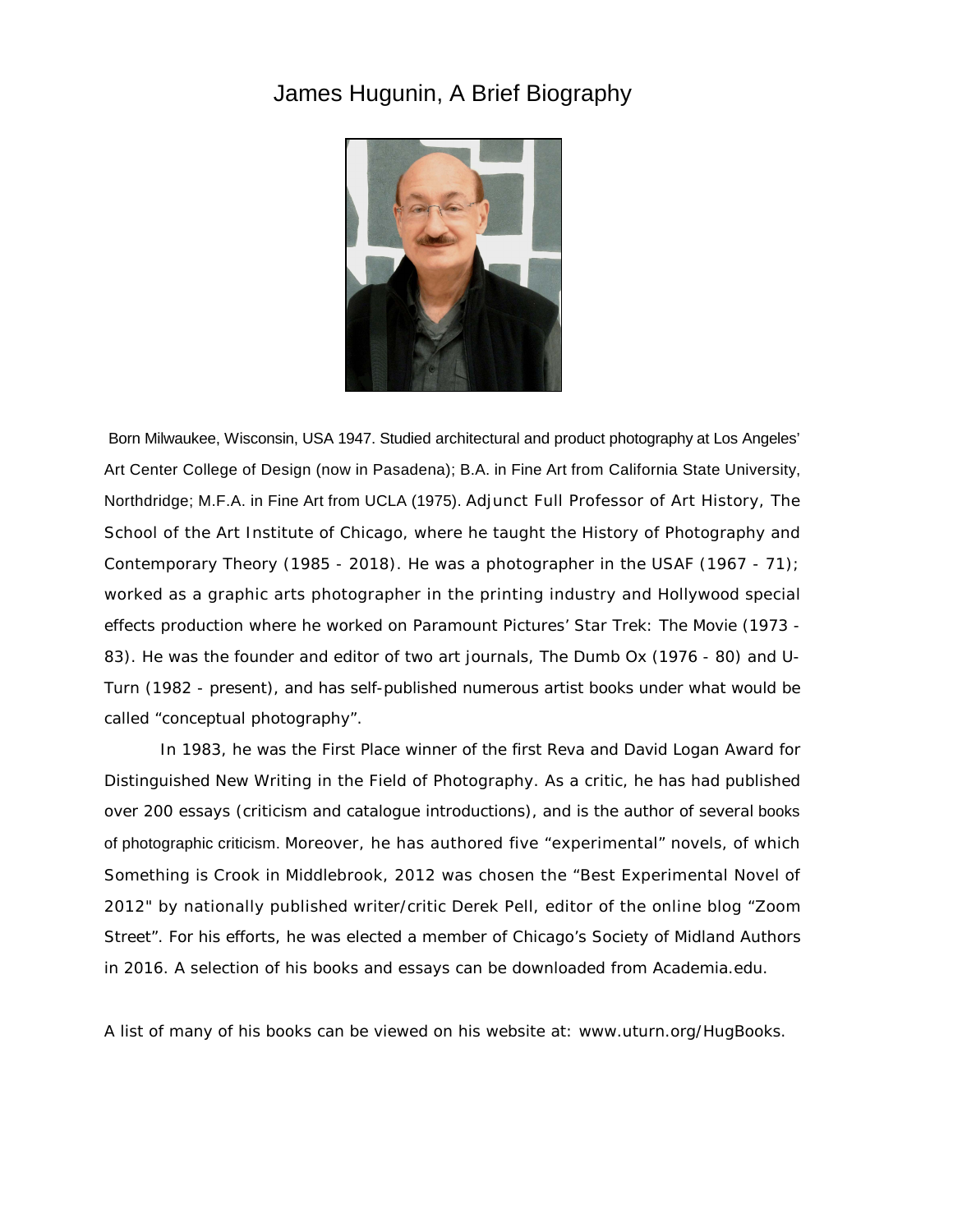## **Curriculum Vitae**

## **JAMES R. HUGUNIN**

104 Avenida Frijoles, Santa Fe, New Mexico 87507 **Phone:** 708-714-2406 e-mail: Jim@uturn.org website: www.uturn.org

#### **SYNOPSIS OF EXPERIENCE**

#### **Adjunct Full Professor of Art:**

The School of the Art Institution of Chicago, Chicago, IL (1985 - retired 2018). survey of 19th & 20th century photo history and contemporary theory; and at Roosevelt University two sections of "Art and Urban Life" gen ed class (1988 - 2010). Dominican University, Art Dept., River Forest, IL, 20th Centuryphoto history(2010 -2017).

#### **Founder, Publisher and Editor:**

Of two art journals: *The Dumb Ox*, and *U-Turn* (now an online at:*www.uturn.org*).

#### **Midwest Editor/Production Manager:**

For *The New Art Examiner*, Chicago, IL. (now defunct)

#### **Freelance Critic:**

Member of the International Art Critics' Association, American Sector, New York. Over 155 critical essays published to date.

#### **Published Scholarly Books and Fiction:**

*A Survey of the Representation of Prisoners in the United States: Discipline and Photographs, The Prison Experience* (The Edwin Mellen Press, 1999);

#### Five Experimental Novels published by The Journal for Experimental Fiction (2001-2019). **Gallery Director:**

Curated shows for Southern Illinois University, photographydepartment's gallery.

#### **Graphic Arts Cameraman:**

For off-set lithography and optical animation film industries. Worked on special effects under Paramount Pictures for *Star Trek: The Movie* (1979).

#### **EDUCATION**

#### **Master of Fine Arts** (1975)**:**

University of California, Los Angeles; three year degree program completed in two years; written and visual thesis.

#### **Bachelor of Arts** (1973)**:**

California State University, Northridge; *Magna Cum Laude*; photo major, art history minor.

#### **WORK HISTORY**

#### **Adjunct Full Professor:**

The School of the Art Institute of Chicago, 2/3-time appointment in Art History, Theory & Criticism; teaching photo history/contemporary theory; and M.A. grad thesis and co-op education advisor (1985 - present).

#### **Senior Lecturer:**

Dominican University, Art Department, teaching 20th Century Photo History and Contemporary Theory (2010 - 2012).

Roosevelt University, Chicago. Developed & now teaching core course "Arts and Urban Life," and "Introduction to Art" for Art and Liberal Studies Dept.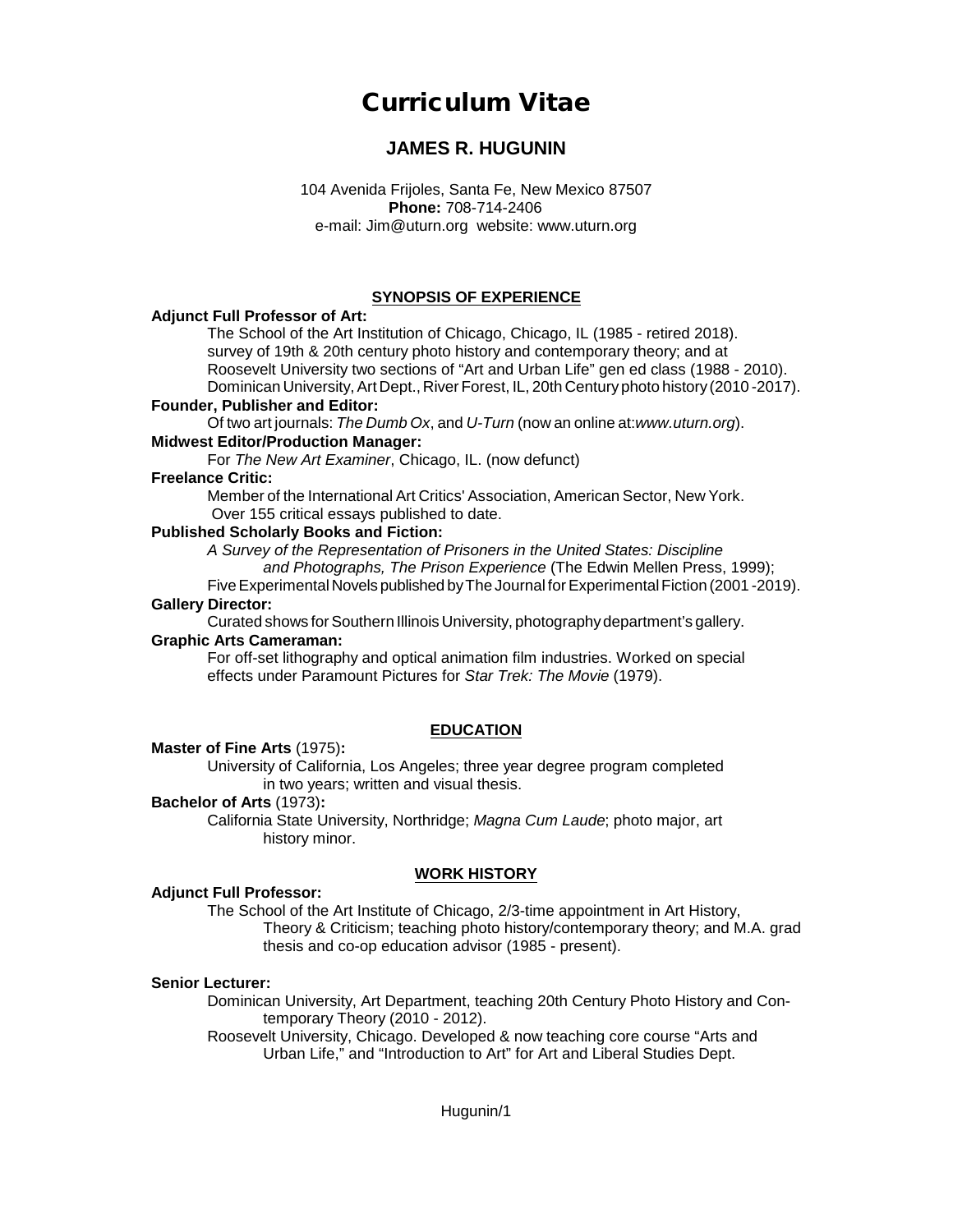#### **Midwest Editor/ Production Manager:**

*New Art Examiner*, Chicago, Il (1990-1991).

#### **Visiting Adjunct Professor:**

Columbia College, Chicago, taught 19th and 20th century photo history (1992-1994). University of Illinois at Chicago, Dept.of the History of Architecture and Art, taught 19th and 20th century photo history (1991-92); and a Photography grad seminar, Photography Dept., "Photo and Humor" course (Spring 1990).

#### **Midwest Editor/Production Manager:**

*The New Art Examiner*, monthly art magazine, Chicago, IL (9/89-01/90).

#### **Visiting Assistant Professor:**

The School of the Art Institute of Chicago, Chicago, IL; Joint *full-time* appointment in Photography & Art History Dept.'s. (1985-1986).

#### **Visiting Professor:**

Dept. of Cinema & Photography, Southern Illinois University, Carbondale, IL; Photo studio; Head, Critical Studies Area, Photo; Departmental Gallery Curator, Gallery 1107 (1986-1988).

#### **Adjunct Professor:**

(1/3 time), Art History Dept., School of the Art Institute of Chicago, teaching graduate seminars in photographic criticism (1986-1988).

#### **Visiting Professor:**

California Institute of the Arts, Valencia. 1/2-time position in Critical Studies Dept. teaching photo history and criticism (Winter/Spring 1985).

#### **Assistant Professor of Art:**

California Lutheran University, Thousand Oaks, CA; Founded photography program and expanded graphic design program by two classes, introducing mechanical layout and design for publications. Dept. Chair: Jerry Slattum (805) 492-2411; (1982-1985).

#### **Graphic Arts Consultant:**

Singer Printing, Petaluma, CA. Advisor to Barry Singer, president, on part time basis on purchase of graphic camera equipment for his offset lithography company; trained all personnel on the maintenance and operation of the process camera, PMT machine, and litho-film processor, set up all standard operating procedures for his graphics arts lab; (1984-85).

#### **Lecturer in Art:**

Art Center College of Design, Pasadena, CA, taught photo seminar (Summer 1982). Chaffey College, Rancho Cucamonga, CA, graphic camera workshop (1982). California Lutheran College, Thousand Oaks, CA, taught all photo classes (1977-82).

#### **Director of Graphic Camera Operations:**

Mid-Ocean Motion Pictures, 1020 Cole Ave., Hollywood, CA, Jeff Carpenter, owner; (1979-82). Founded still photo lab to support optical animation special effects; in charge of all hiring, training, supervising of subordinates.

#### **Graphic Arts Cameraman:**

Capitol Records, Vine St., Hollywood, CA; (1979). Founded that company's first graphic camera lab, establishing all operating procedures.

#### **Graphic Arts Specialist:**

Robert Abel & Associates (Paramount Pictures), Hollywood, CA; graphic camera support for special effects animation for *Star Trek: The Movie* (1978-79).

#### **Graphic Arts Cameraman:**

Litton Repro-Graphics, Woodland Hills, CA; (1973-78). Performed all continuoustone lab work in addition to line and halftones for offset lithography, some negative stripping for small press.

#### **Photographer/Lab Technician & On-The-Job Photo Instructor:**

U.S. Air Force, honorable discharge as S/Sgt (1967-71).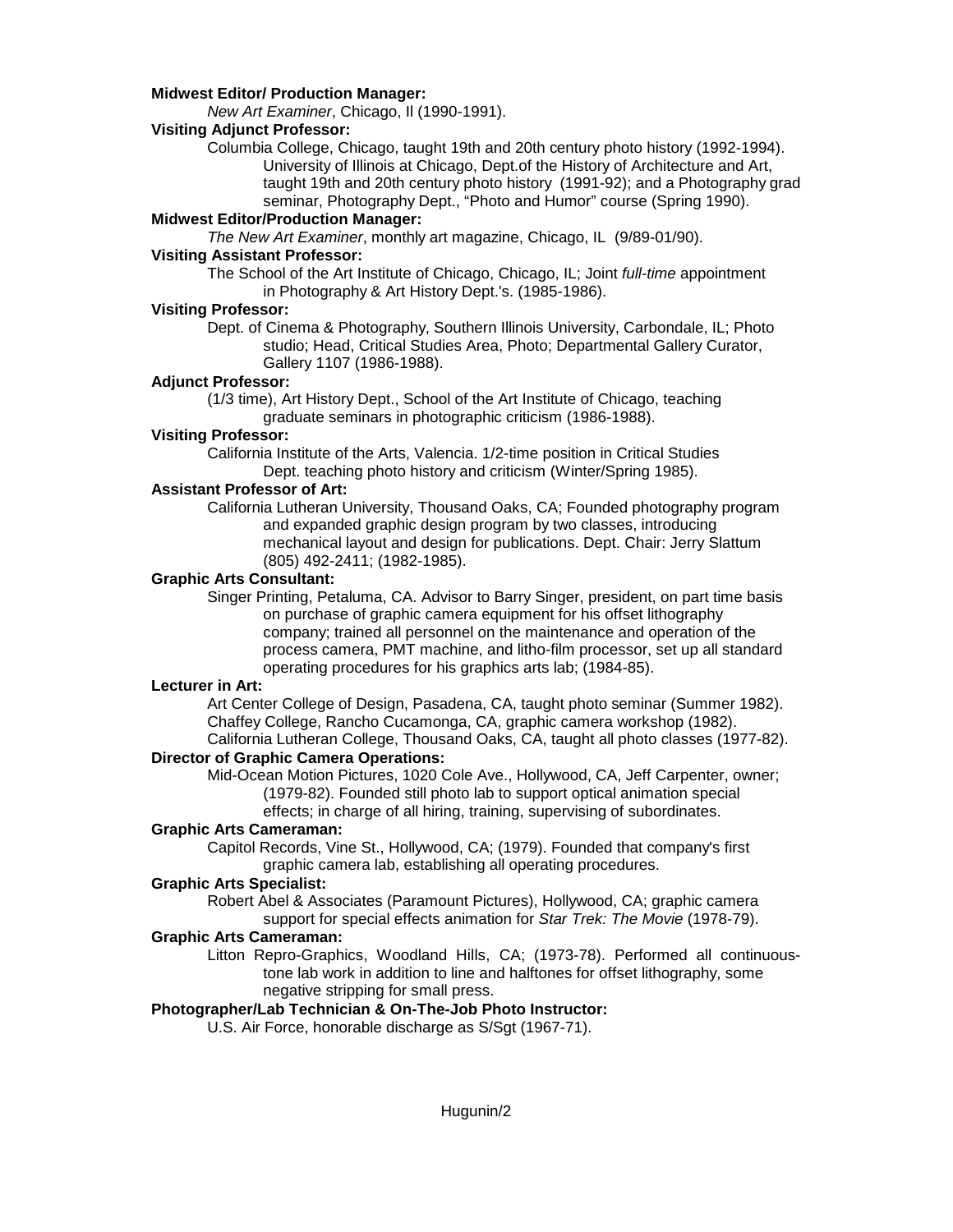#### **OTHER EXPERIENCE**

#### **Founder, Publisher, Editor**:

Of *The Dumb Ox* magazine (1976-80) and of *U-Turn E-zine* magazine and monograph series (1981-present), an online e-zine at http://www.uturn.org.

#### **Contributing editor:**

*Obscura*, Los Angeles Center for Photographic Studies (1979-1981).

#### **Freelance Critic:**

Over 150 essays published to date; contributed essays to *Afterimage* (Visual Studies Workshop, Rochester, NY); *The Journal* (Los Angeles Institute of ContemporaryArt, LosAngeles,CA;*Views* (Photographic Resource Center, Boston, MA); *Spot* (Houston Center for Photography); *Parachute* (Montrèal, Canada); *Art & Text* (Prahran College, Victoria, Australia); *New Art Examiner* (Chicago, IL); *Art Criticism* (SUNY, Stony Brook, NY).

#### **Freelance Curator:**

Curated several one-person shows, one group exhibition.

#### **PROFESSIONAL AFFILIATIONS**

**Society for Photographic Education**, member; (1984-1998) **International Art Critics' Association**, member; (1977-1990). **College Art Association**, member; (1977-78). **Associated Art Publishers**, charter member; (1977-78). **Film Technicians Local 683**, member; (1978-79).

#### **AWARDS/GRANTS**

- 2000 **The Willlett Award, Most Valuable Adjunct Professor, Robin Campus**, Roosevelt University, Chicago, IL
- 1983 **First Place Cash Award**, (\$4,000.00), *Reva and David Logan Award* in support of New Critical Writing in Photo., Photographic Resource Center, Boston, MA I was the first recipient of this annual award.
- 1976 **Purchase Award**, *Light II*, California State University, Humbolt.
- 1974 **First Place Award**, *California College Photography Exhibition*.

#### **BIBLIOGRAPHY**

- "Ecce Hugunin," *American Book Review*, vol. 40, no. 5 (July/August 2019) a review of my book *Q&A: An Auto-Interview with James Hugunin* (2017) pp. 23-24 by Joshua Polinard.
- "The Best Books of 2012," *Zoom Street: Art, Culture, Photography, Noir* (Derek Pell, editor) lists my novel, *Something is Crook in Middlebrook* among it's list of 2012's best books (11/4/2012).
- "An Interview with James Hugunin, editor of *The Dumb Ox*, in *Inside Photography*, David Brittain, ed.(Righton Press, UK, 2012).
- "An Interview with James Hugunin, editor of *The Dumb Ox* by Stephen Perkins, curator, Layton Gallery, University of Wisconsin, Green Bay, WI online at: *www.artistsperiodicals. blogspot.com*.
- My foreword, "The Extremeophiles," in *Favela da Rocinha, Brazil*, is mentioned in "KU student documents Brazilian shanty town," *LJWord.com* (www2.ljworld.com/news/2012/apr/apr/ 29/ku-student-documents-brazilian-shanty-town) April, 2012.
- Reference to my quarterly journal, *Dumb Ox, Artist Magazines: An Alternative Space for Art,*  Gwen Allen (MIT Press, 2011): 26 and "Experiments in Print: A Survey of Los Angeles Artists' Magazine from 1955 to 1966," by Gwen Allen in *East of Borneo* on the web at (www.eastofborneo.org/articles/recent) Feb. 6, 2012.
- Reference to my quarterly journal, *Dumb Ox* #11, "Correspondence Course," by Carolee Schneemann, in *Correspondence Course: an Epistolary History of Carolee Schneemann and her Circle,* edited by Kristine Stiles (Duke University Press: 2010): xxxiv - xxxviii.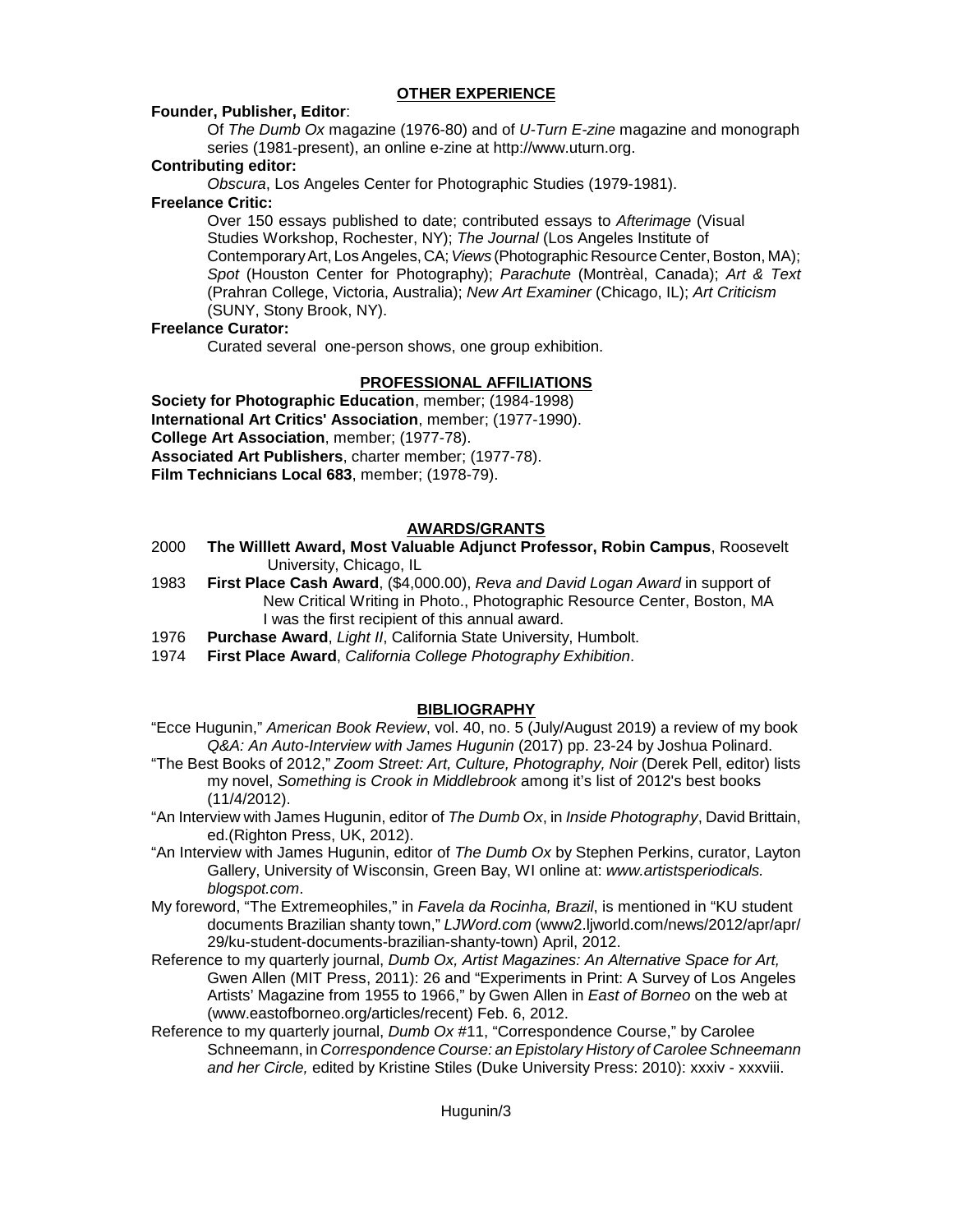Reference to *Dumb Ox*, "The DAAP Library Artists's Book Collection," on The Department of Art, Architecture and Planning Library Blog (*http://daaplibraryartistsbooks.blogspot.com/ 2010/04/).*

"Deborah Luster," Claire Sykes in *Photographer's Forum* (Summer 2004), excerpt from phone interview with me cited in Ms. Sykes article.

"After Critical Mass, What? A State-of-the-Craft Report on Photography Criticism," by A. D. Coleman in *The Photo Review* 22:3/4 (Summer/Fall 1999): 17 - 19, mentions my criticism and my *U-Turn* publication/website.

Exhibition I curated, "Discipline and Photograph: The Prison Experience," is chosen to be among the 'Top-Five Photography Shows for 1996,' by Michael Weinstein, *New City* (Dec. 26, 1996): 28.

Credit given for review of manuscript, *The Oxford History of the Prison* (Oxford, New York: Oxford University Press, 1995.

Extensive quotations of my writing on pinhole photography in *Pinhole Photography: Rediscovering a Historic Technique*, Eric Renner (Focal Press, 1994): pp.94-98.

"Eye of the Beholder," *Chicago Magazine*, June 1991, p.97.

"Morrie Camhi in Conversation with Hal Fisher," *Photo Metro* 9:88 (April 1991), p.16.

*Criticizing Photographs* (Mayfield Pub., 1990), Terry Barrett, pp.134-135, 137.

*Who's Who in American Art* (1990), biographical synopsis.

- "Reply to Joel Synder," Letters, *New Art Examiner*, Feb. 1990.
- "Deconstructing the Deconstructors: The Politics of Anti-Photographic Criticism (A Metacritical Analysis)," John M. Pettibone, unpublished doc. diss., Ohio State University, Winter 1987, pp.197-214.
- "Pro-Palestinian Photo Exhibition Subject of Debate," *Daily Egyptian*, 9/30/87, Southern Illinois University, Carbondale, IL.

"Toward a New Social Documentary," Grant Kester, *Afterimage*, March 1987.

- "Photographic Installation: West Coast Revision," by Robert Heinecken, *SF Camerawork Quarterly*, vol. 12, no. 2, Summer 1985.
- *Men of Achievement*, ed. Ernest Kay (Cambridge, England: International Biographic Centre, 1985), p.286.

"Embracing the Issues," *Los Angeles Times*, 4/7/85, Calendar Section, p.85.

*International Center of Photography Encyclopedia of Photography* (New York: Crown Publishers, Inc., 1984), p.125.

*News Letter*, #6 (San Francisco Photo Group, 1984), discussion of my monograph *Frequently Rejected Essays* by Lutz Bacher, pp.35-38.

*American Photography: A Critical History 1945-Present*, Jonathan Green (New York: Harry Abrams, 1984) p.193.

"Post Mod Squad," *Afterimage*, vol.11, no.9, April 1984, p.22, review of an essay of mine published in *New Mexico Studies in the Fine Arts*.

*Photography in California: 1945-1980*, Louise Katzman (Hudson Hills Press & The San Francisco Museum of Modern Art, 1984), p.88.

*Umbrella* (vol..7, nos. 2-5, Autumn 1984), short review of my book of critical essays, *Frequently Rejected Essays* (1984) by Judith Hoffberg.

*Photographic Artists & Innovators*, a Macmillan Biographical Encyclopedia, eds., Turner Browne, Elaine Partnow (Macmillan Publishing Co., 1983), p.292.

"Critics' End of Stick," *Modern Photography*, Sept. 1983, mentions my 1983 criticism award.

"Contemporary Art Criticism," by Marcia Corbino, *American Artist*, October 1983, p.72 mentions my writing and my magazine, *U-Turn*.

*Artweek*, reviews of my creative work: 2/14/76; 3/6/76; 11/27/76; 1/8/77; 3/10/79; 5/16/81.

*Afterimage*, Feb. 1983, reviews of first issue of *U-Turn* & of my essay "Joe Deal's Optical Democracy," in *Reading into Photography* (UNM Press).

*Photography and Fantasy*, catalogue essay by Fred Parker mentions my work, Santa Barbara Museum of Art, Santa Barbara, CA; (1981).

*On Film*, Fall 1979, review of *Dumb Ox* #5 & #6/7 by Tony Safford.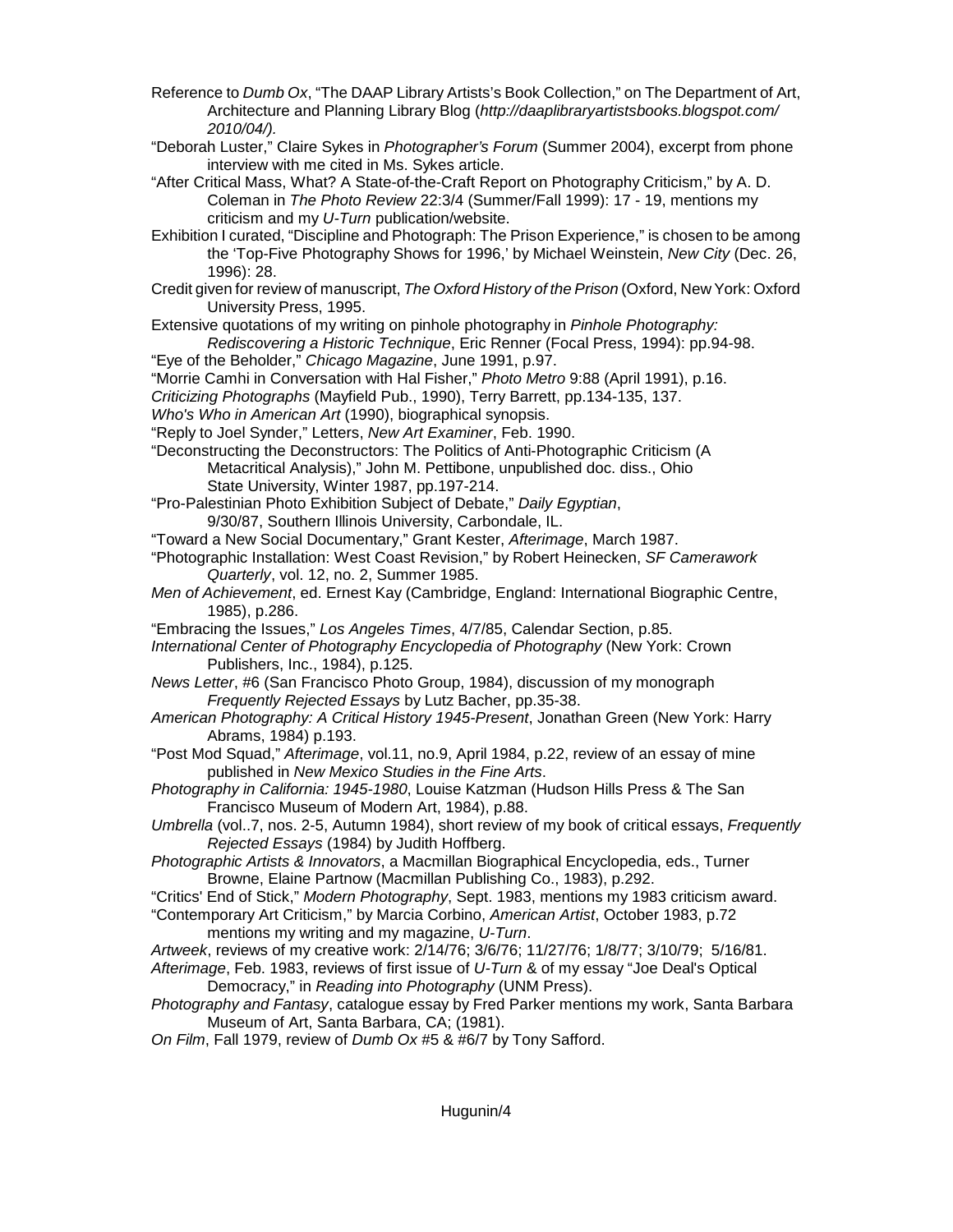- *L.A.C.P.S. Newsletter*, April 1979, (Los Angeles Center for Photographic Studies), cover image is a reproduction of one of my artworks.
- *L.A.C.P.S. Newsletter*, Nov. 1978, (Los Angeles Center for Photographic Studies), an auto-interview published.

*Print Review* #7 (New York, 1977), Judy McWillie's essay on my xerographic art.

*Print Collector's Newsletter*, Sept-Oct. 1977 (Museum of Modern Art), Howardina Pindell mentions *Dumb Ox* in her chronology of art publications.

#### **COLLECTIONS**

**Smithsonian Institute Library**, Washington, DC

**Museum of Modern Art Library**, New York, NY

**Grunewald Print Collection**, Frederick S. Wight Gallery, University of California, Los Angeles **Special Collections Library**, University of California, Los Angeles

**Flaxman Memorial Library**, Joan Flasch Artists Book Collection, School of the Art Institute of Chicago

**University Library, Design, Architecture, Art, and Planning Library**, Cincinnati, OH

**Getty Museum Library Special Collections**, Los Angeles, CA

**Santa Barbara Museum of Art**, Santa Barbara, California

**Shaker Seed House**, Tyringham, MA

**Artist Books & Periodicals Collection**, University of Wisconsin, Green Bay, WI

**Australian National Gallery Library**, Canberra, Australia

**Documentation Musée Nationale**, Paris, France

**Not Isie Arte Contemporanea**, Torino, Italy

**Royal College of Art Library**, London, England

**Whitney Museum of Art Library**, New York, NY

#### **CURATORIAL**

- **Discipline and Photograph: The Prison Experience,** The Peace Museum, Chicago, IL**, 1996. Exhibit was chosen among the top five photography shows in 1996.**
- **William Delappa: Recent Work**, Gallery 1107, Southern Illinois University at Carbondale (SIU-C), 1988

**Lew Thomas: Words in Pictures**, Gallery 1107, SIU-C, 1988

**Dennis Grady: The Optical Divinations of E. Porton Down**, Gallery 1107, SIU-C, 1987.

**Darryl Curran: Metaphotography**, Gallery 1107, SIU-C., 1987.

**Gadi Gofbarg: The Jewish State**, Gallery 1107, SIU-C., 1987.

- **Artist Produced Magazines**, Library, The School of the Art Institute of Chicago, Chicago, IL, April 1986.
- **Victor Landweber Photographs: 1967-1984**, Museum of Photographic Arts, Balboa Park, San Diego, CA, April 1985.
- **Equal Time: Art With A Political Conscience**, Angel's Gate Cultural Center, San Pedro, CA, July 1984.
- **Douglas Huebler: The Map & The Territory**, Los Angeles Center for Photographic Studies, Los Angeles, CA, June 1984.
- **The Singer Collection of Twentieth Century Photography**, the Singer Printing Company, Petaluma, CA, December 1983.

#### **LECTURES / RADIO / TV APPEARANCES / FICTION READINGS**

- 2014 **Interviewed on Czech TV** (Prague) program *Kultura* on my judging of the Czech Photo Competition (I was one of eleven international jurors).
- 2013 **Fiction Reading***,* selections from *Elder Physics* novel, at The Buzz Café, Oak Park, IL. **Four Presenters**, selections from *Elder Physics* at the Naught Gallery, Chicago, IL.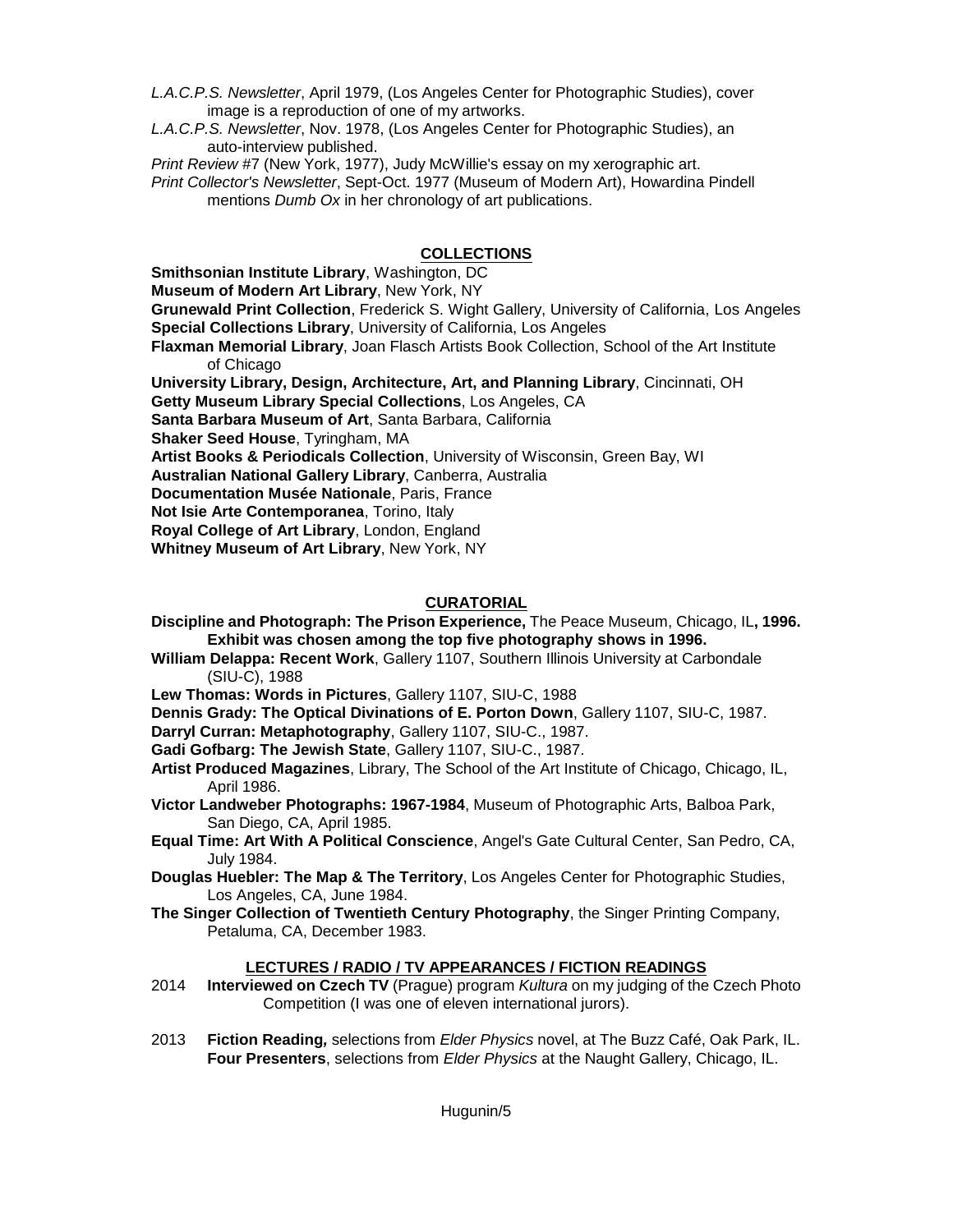

- 2013 **"Future Imperfect: Utopia on Film,**  Introduction to the film *Metropolis.*
- 2012 **"Come on, Seven!"** Off-site reading from my first novel, *Something is Crook in Middlebrook*, at The Association of Writers and Writing Programs Annual Conference, off-site program at the Ballroom, SAIC, Chicago, IL.
- 2011 **Reading** from my first novel, *Something is Crook in Middlebrook*, at Ukranian Institute of Modern Art, Chicago, IL.
- 2005 **Cutting Up: Art and Humor**, lecture at Northern Illinois University, DeKalb, IL
- 2000 **The Historical Frame**, lecture at SAIC's photo department, in support of Joyce Neimanas's photography class,
- 2000 "The Frame." **From Proto-Photography to Post-Photography**, lecture at Columbia College's photography dept. in Valerie Burke's class, Chicago, IL.
- 1999 **Cosmetic Surgery and Ideal Beauty**, panelist on "Odyssey" on WBEZ public radio, Chicago.
- 1997 **The Photographic Book**, Columbia College, Chicago, in Barbara Metz's Artists' Books course.
- 1996 **Discipline and Photograph,** in conjunction with an exhibition I curated, "Discipline and Photograph: The Prison Experience" at The Peace Museum, Chicago, IL **Co-operative Education: A Faculty Perspective**, at the "Creating Solutions" seminar for Art School Staff, The School of the Art Institute of Chicago, Chicago, IL .
- 1995 **Art in the Age of Simulation,** Columbia Collge, Computer Dept. "Visiting Artists" lecture series.

**Fingering Photography: Index and Digit,** University of Illinois at Chicago, photo dept., lecture series, Chicago, IL.

- 1994 **Fingering Photography: Index and Digit,** 4th lecture in series "Ethics in Art and Design" at Purdue University, West Lafayette, IN.
	- **La Pinta: An Incredible Topology,** paper delivered at "The End(s) of Postmodernism" Conference, Northeastern Missouri State University, MO.
- 1993 **From Pop to Now: A Critical Reading**, Mary and Leigh Block Gallery, Northwestern University, Chicago, IL.
- 1992 **Discipline and Photograph III**, Rhode Island School of Design, Providence, RI; in conjunction with a week-long seminar in critical theory. **What is an Artist Book?**, panelist, Sazama Gallery, Chicago, IL.
- 1991 **Discipline and Photograph II**, Art and Design Dept., University of Illinois at Chicago.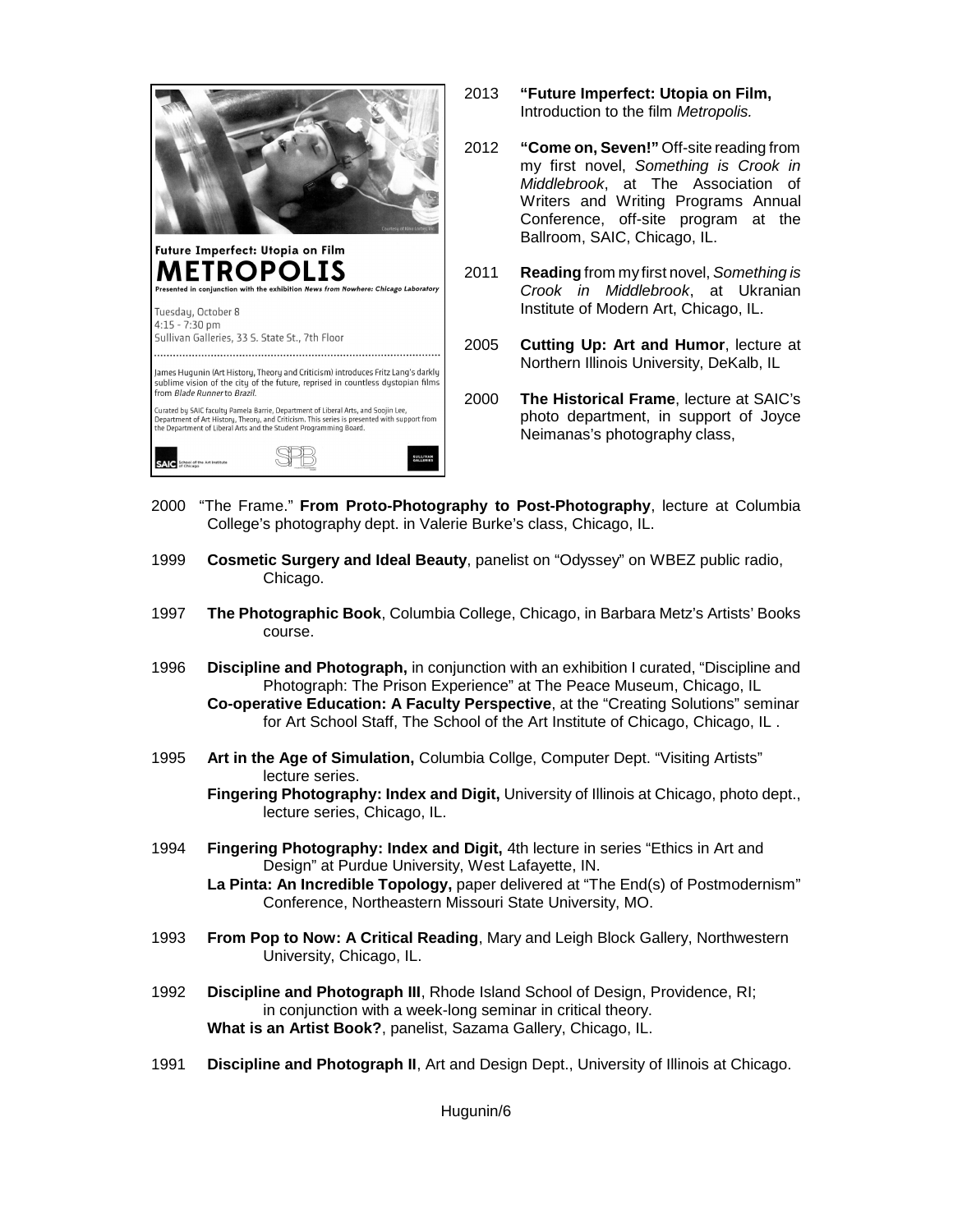1990 **Discipline and Photograph**, Society for Photographic Education, Green Bay, WI. **Art of the Eighties**, panelist on public television show "American Art Forum" hosted by Richard Love, aired on WYCC-TV Ch. 20 in Chicago, distributed nationally by Central Educational Network.

**Discipline and Photograph**, University of Indiana, Bloomington, IN. **What is Criticism?**, Purdue University, Lafayette, IN. **Current Trends in Photography** (panelist) Countryside Art Cntr., Arlington Hhts., IL.

1989 **150 Years of Photography**, panelist on public television show "American Art Forum" #308 hosted by Richard Love, aired on WYCC-TV Ch. 20 in Chicago, distributed nationally by Central Educational Network.

**The Poetic Document**, keynote speaker/panelist, Drexel University, Philadelphia, PA. **New Voices in Chicago Criticism**, panelist, N.A.M.E. Gallery, Chicago, IL.

1988 **Post-Criticism**, Rhode Island School of Design, Providence, RI (1988), in conjunction with a week-long seminar in critical theory.

**Post-Criticism**, Univ. of Colorado, Boulder, CO; in conjunction with a week-long critical studies seminar co-taught with Deborah Bright. **What is Criticism**, University of New Mexico, Albuquerque, NM.

- 1987 **Subjective Photography and the Existentialist Ethic**, Regional Society for Photographic Education meeting, Chicago, IL.
	- **How Is Literature Relevant? A Cross Disciplinary Approach**, panelist, Southern Illinois University, Carbondale, IL.

**Two Essays, Two Approaches**, University of Rhode Island, Kingston, RI. **On Criticism**, Rhode Island School of Design, Providence, RI (1987).

- 1986 **The Glib and the Glob: Missing the Message in Photographs**, University of Virginia, Art Department, Charlottesville, VA.
	- **The History of Photography: Three Master Narratives**, University of Illinois at Chicago, Department of Art, Chicago, IL.
	- **The History of Photography: Three Master Narratives**, The Center for Creative Photography, University of Tucson, Tucson, AZ.
	- **The History of Photography: Three Master Narratives**, The Art Institute of Chicago, Chicago, IL.
- 1984 **California Photography Considered**, panelist discussing California Photography, Los Angeles Municipal Art Gallery.

**The Map is not the Territory**, "New Documentary" track at the 1984 Society for Photographic Education (formal present./panel discussion), Riverside, CA.

- 1982 **Approaches to Criticism**, panelist at the Regional Society for Photographic Education's meeting at the San Francisco Art Institute.
- 1979 **The Photograph as Mentioned**, School of the Art Institute, Chicago, IL. **Evidence**, California State University, Fullerton, CA.
- 1978 **The Dumb Ox**, Society for Photographic Ed.'s National meeting, Asilomar, CA. **An Evening with James Hugunin**, Los Angeles Center for Photographic Studies.
- 1977 **Self-Publishing**, panelist at the first meeting of the Assoc. Art Publishers Conference, San Jose, CA. **Artists' Books**, panelist, Los Angeles Institute of Contemporary Art.

**The Photograph as Mentioned**, Soho Cameraworks Gallery, Los Angeles.

Hugunin/7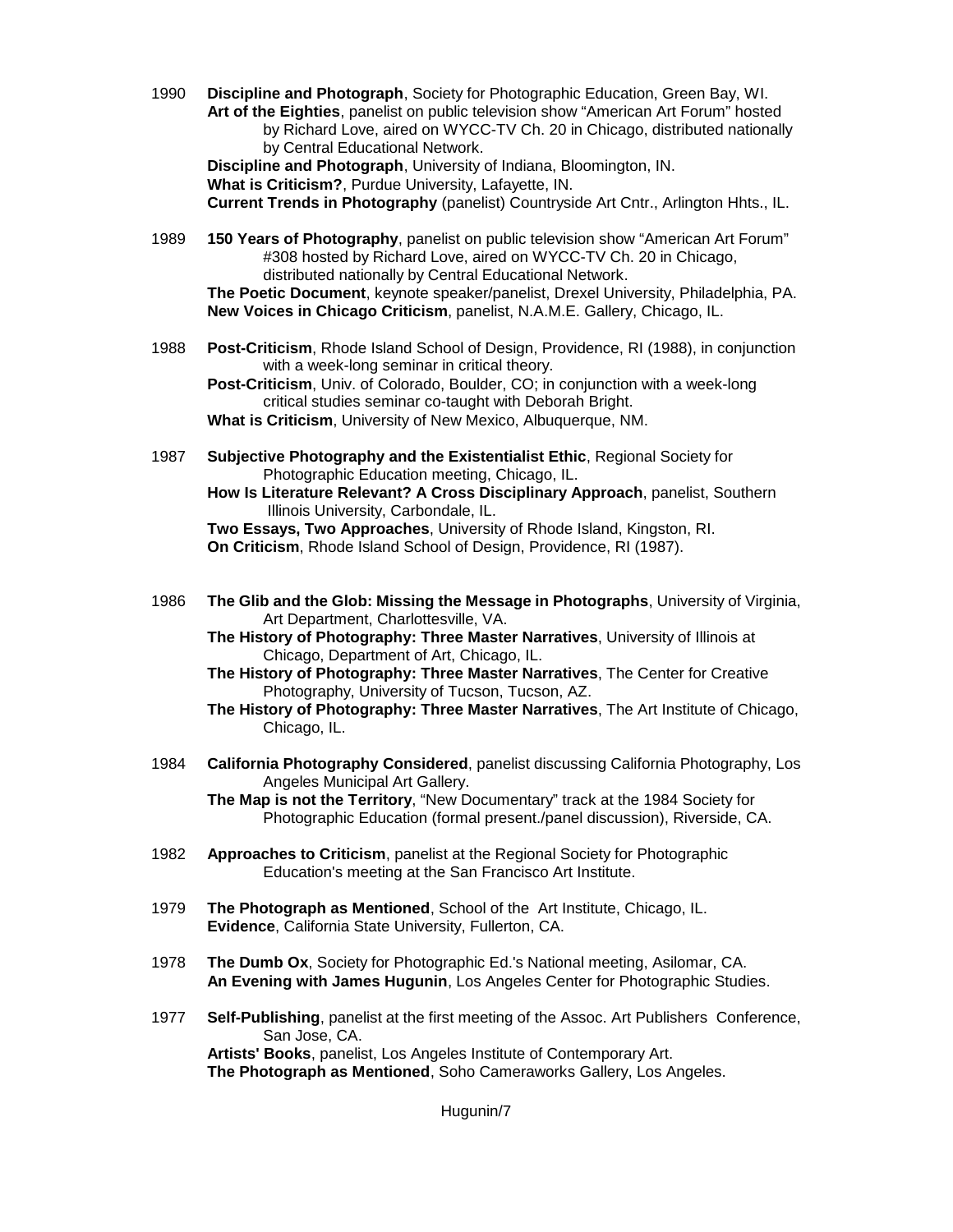#### **REFERENCES**

- **James Elkins**, Art History Dept., The School of the Art Institute of Chicago,112 S. Michigan Ave., Chicago, IL 60603. (312) 899-5189.
- **Lisa Wainwright**, Art History Dept., The School of the Art Institute of Chicago,112 S. Michigan Ave., Chicago, IL 60603. (312) 899-5189.

**Javier Carmona**, Chair, Art Department, Dominican University, River Forest, IL.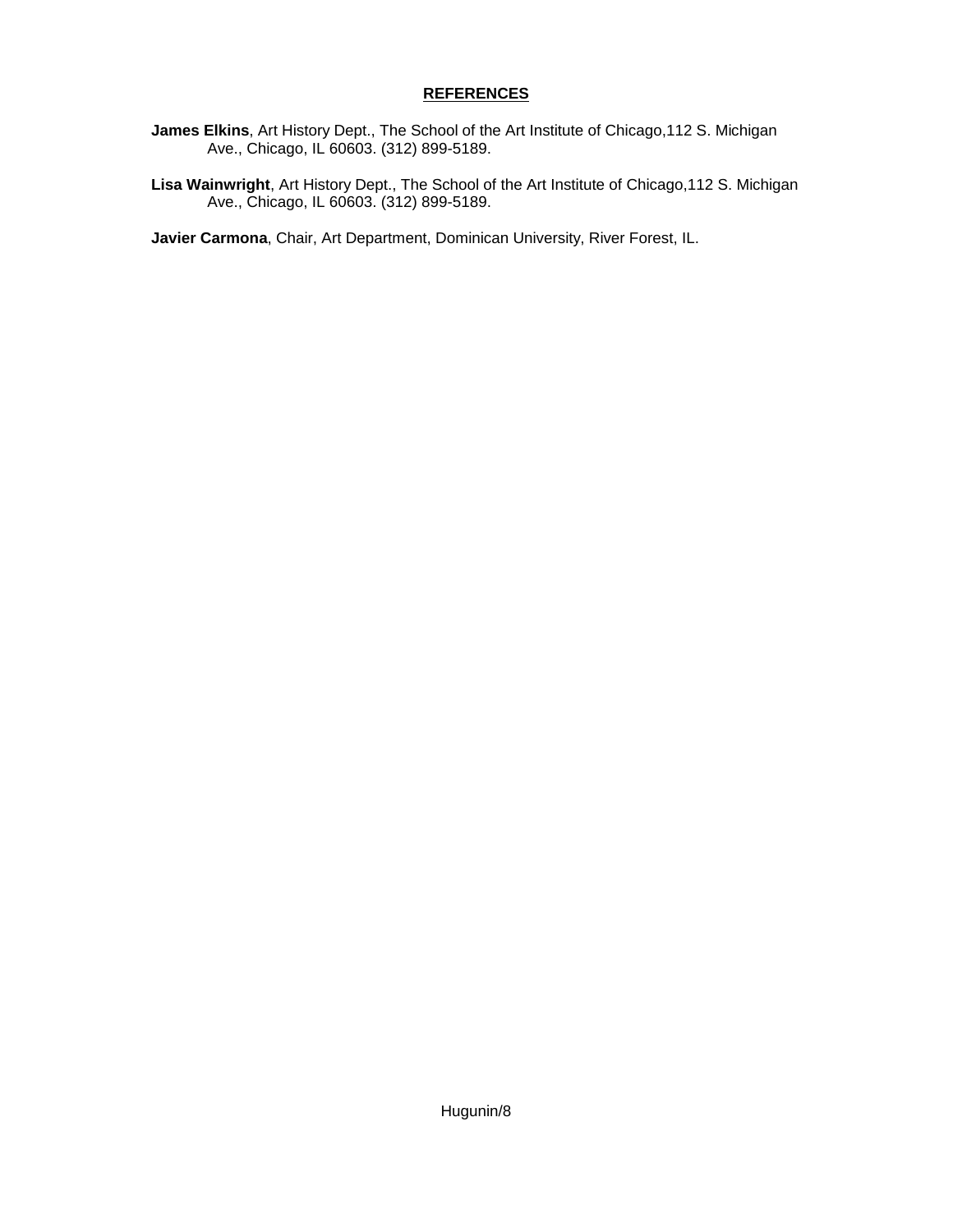#### **Non-scholarly, artist books and novels**

(These may be found in the Joan Flasch artists' books collection of the School of the Art of Institute of Chicago's John Flaxman Library, Chicago, Illinois.) A selection of Hugunin's writings may be read online at: *<http://www.uturn.org>* under the links titled "Writings" and "Reviews." His books can viewed at: *<http://www.uturn.org/HugBooks>.* Many of his publications can be ordered from Amazon.com.

#### **Published Fiction**

- 2019 *Finding Mememo* (Journal of Experimental Fiction #80)
- 2018 *Hotel* #4 (London: Spring 2018): 29 31; British literary journal reproduces two scripto-visual artworks by Hugunin: "Verbal Translations of Famous Photographs" (1974).

"Distance Learning," an excerpt from my novel *Finding Mememo* in *Le Scat Noir Encyclopedia* (vol. 83, no. 230, 2018 of the monthly journal *Le Scat Noir*) edited by Norman Conquest.

- 2017 *Q&A: An Auto-Interview with James R. Hugunin* (interview with excerpts from Hugunin's criticism and fiction, Journal of Experimental Fiction).
- 2015 *Case X* (Journal of Experimental Fiction)
- 2014 *Tar Spackled Banner* (Journal of Experimental Fiction); chosen as among The Best Experimental Fiction of 2014 by BAX (Wesleyan Univ.)
- 2013 *Elder Physics, The Wrong of Time: Monologues from an Elder Home* (fiction, limited edition novel in full color)
- 2012 *Something is Crook in Middlebrook* (Journal of Experimental Fiction 43, (fiction, limited editon novel in full color. This book was chosen as the best experimental novel of 2012" by nationally-published writer/critic Derek Pell on his blog "Zoom Street: Art, Culture, Photography, Noir" (11/4/2012) at the web url: *http://zoomstreet. [wordpress.com/2012/11/04/best-books-of-2012/](http://zoomstreet.%20%20wordpress.com/2012/11/04/best-books-of-2012/) Tossed Rope Series* (self-published photobook available on Shutterfly)

*Photo-Language* (self-published photobook available on Shutterfly) *Portraits* (self-published photobook available on Shutterfly) *A Monument to Wotruba* (self-published photobook available on Shutterfly)

2001 *A Hugunin Chrestomathy* (a CD-ROM includes *Tarspackled Banner*) "Chapter One of *Basco's Dilemma*," in *Belighted Fiction: Journal of Experimental Fiction* #4 (2001), Eckhard Gerdes, editor and publisher.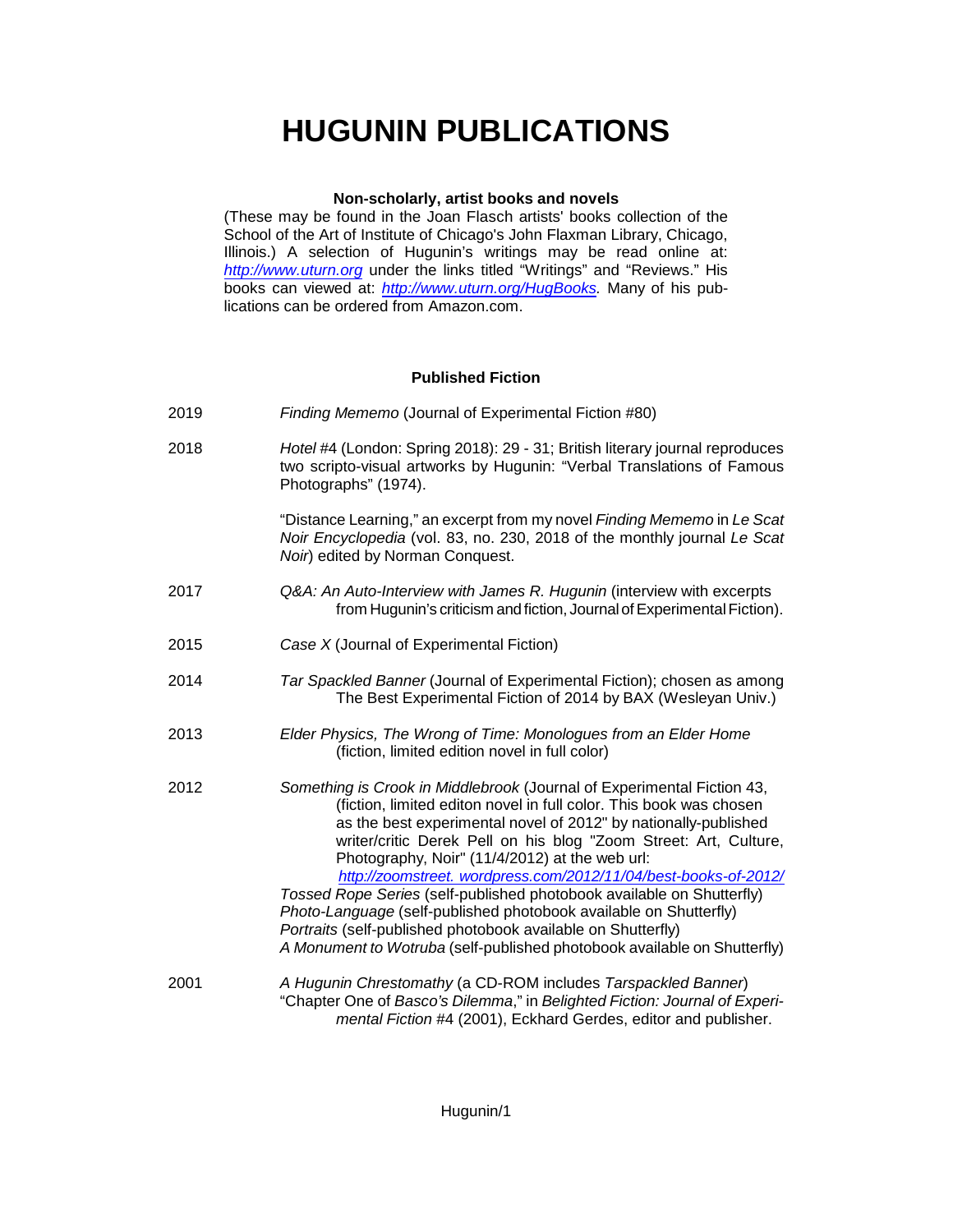#### **Scholarly Publications**

Currently editing the *U-Turn E-zine* an electronic art journal at *[www.uturn.org](http://www.uturn.org)* which has won Study Web's Academic Excellence Award. Various artist portfolios, writings, and visual projects online. Back Issues available on CD-ROM:

| 1998 | ISSUE#1:                                |
|------|-----------------------------------------|
|      | "Art and New Technologies: Pro and Con" |
| 1999 | ISSUE#2:                                |
|      | "All Chicago: An Electronic Exhibition" |
| 2000 | ISSUE#3:                                |
|      | "The Ghost of Cornell"                  |

My online critical writings and reviews published on *U-Turn E-zine* website: (*www.uturn.org*):

- 1998 "alt.art.soc.tech.pro.con"
- 2000 "The Aesthetic Use of Machinic Beings" "Photobook review: *Wasteland* by David Hanson"
- 2002 "It's Art, but is it Photography: Robert Smithson's Photoworks"
- 2003 "Lewis Koch at Walsh Gallery" "Book Review: *Winogrand 1964*"
- 2008 "An Uncanny Apparition: A Dialogue on Lew Koch's *osaycanyousee*" "Industria, The Photographs of Ryan Zoghlin and Dimitre"
- 2009 "Book Review: *Touchless Automatic Wonder* by Lew Koch"
- 2011 "Nomads at the Walls: *The Jettisoned Project* "
- 2018 "Book Review of Yuriy Tarnawsky's *Claim to Oblivion*" in *American Book Review* (January - April 2018): 42. *Peter Korniss: A Life in Photography* (also as a POD book) "Where Journalists Won't Go," introduction to *Travelogueing the Dark Side* by Gary Mark Smith (Pack-a-Lunch Unlimited Productions, 2018).

#### **Scholarly Books**:

- 2020 *Lewis Koch: Totems and Other Photo-Assemblage* (U-Turn monograph).
- 2018 *Peter Korniss: A Life in Photography* (a POD book)
- 2013 *Wreck and Ruin: Photography, Temporality, and World (Dis)Order* (Depth Charge Publishing, Geneva, IL).
	- *Writing Pictures: Case Studies in Photographic Criticism 1983 2012* (Depth Charge Publishing, Geneva, IL).
	- *3 Reviews: Susan Ressler, Ed Ruscha & Lewis Koch, Yoni Goldstein &*

Hugunin/2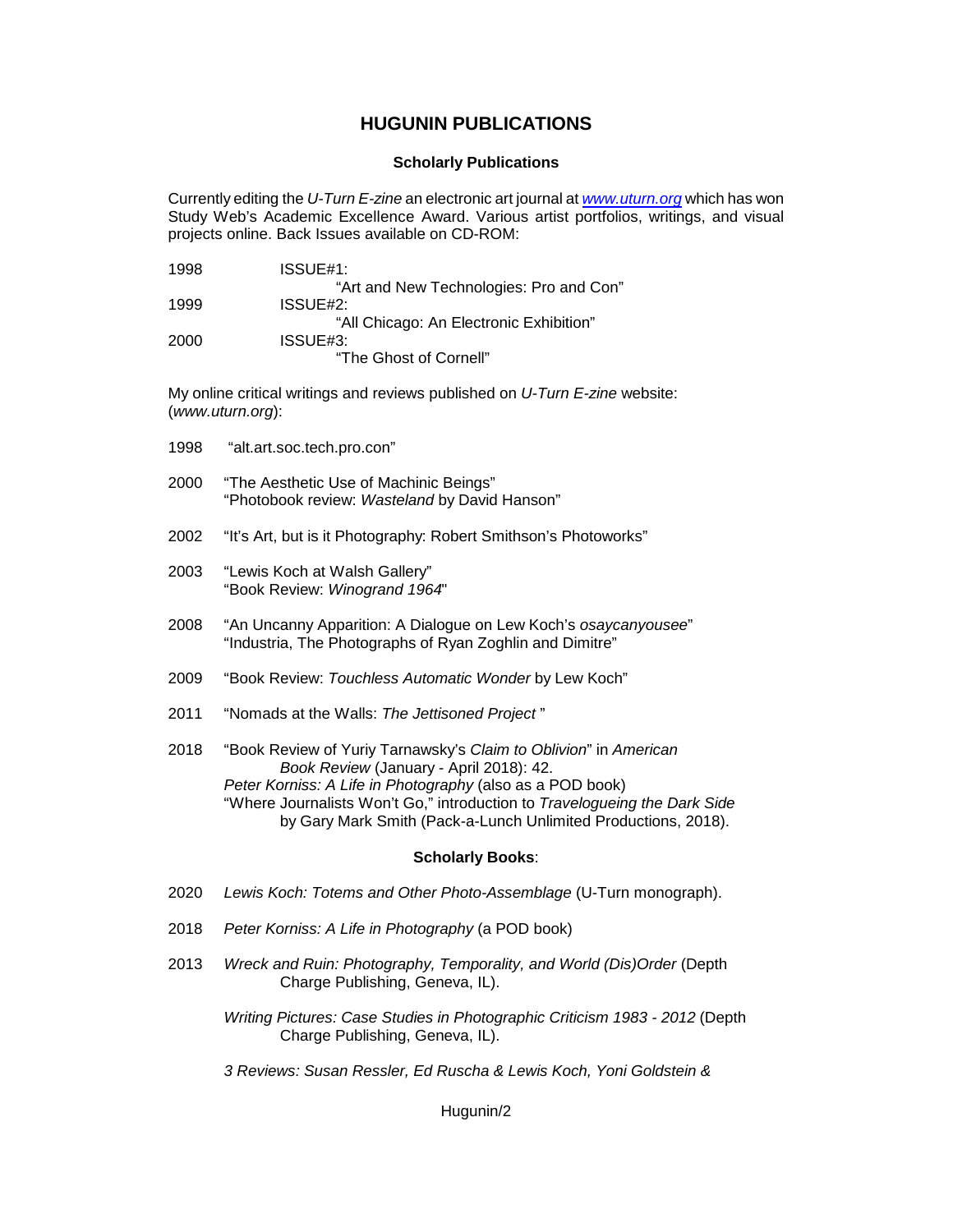*Meredith Zielke* (self-published book available on Shutterfly).

1999 *A Survey of the Representation of Prisoners in the United States: Discipline and Photographs, The Prison Experience* (Lewiston, NY: The Edwin Mellen Press).

#### **Essays in periodicals**

*Obscura* (Los Angeles Center for Photographic Studies)

| $5 - 6/82$ | "Archimedes. Houston and Flick"                                                                 |
|------------|-------------------------------------------------------------------------------------------------|
| $5 - 6/81$ | "The Monads Have No Windows"                                                                    |
| $3 - 4/81$ | "Wild Walls and Rollaways: Michael Levine's Urban Landscapes"<br>"Finding a Chink in the Armor" |

| 11-12/80    | "Nina Salerno: Meaning, Use and Placement" |
|-------------|--------------------------------------------|
|             | "As Good As Picasso"                       |
| $9 - 10/80$ | "Monocontradicteosis"                      |

*The Journal*

(Los Angeles Institute of Contemporary Art)

| $5 - 6/82$  | "Photography: A Bourgeois Success Story" |
|-------------|------------------------------------------|
| $9 - 10/80$ | "Evidence"                               |

- 2-3/80 "Gary Lloyd's ADP"
- 9-10/79 "Broken Mirrors and Dirty Windows"<br>3-4/79 "Robert Cumming: Recent Work"
- 3-4/79 "Robert Cumming: Recent Work"<br>6-7/79 "Two Photographic Books"
- "Two Photographic Books"
- 9-10/78 "Attack" (a review of Sontag's "On Photography)

#### *Afterimage*

(Visual Studies Workshop, Rochester, NY)

| 1/88  | "Subjektive Fotografie and the Existentialist Ethic"<br>"Desiring Machines" |
|-------|-----------------------------------------------------------------------------|
| 12/84 | "Metropolis: The Restless Decade: John Gutmann's Photographs"               |
| 11/84 | "Robert Fichter and Other Questions"                                        |
| 5/83  | "Color Photography Gets Street-Wise"                                        |
| 4/82  | "Out on the Street Anything Can Happen"                                     |
| 2/82  | "Maintaining Photography and the Art of Defensive Perception"               |
| 12/81 | "Fetish Flexing"                                                            |
| 11/81 | "Conversational Detente"                                                    |
| 6/81  | "Apocryphal Conversations"                                                  |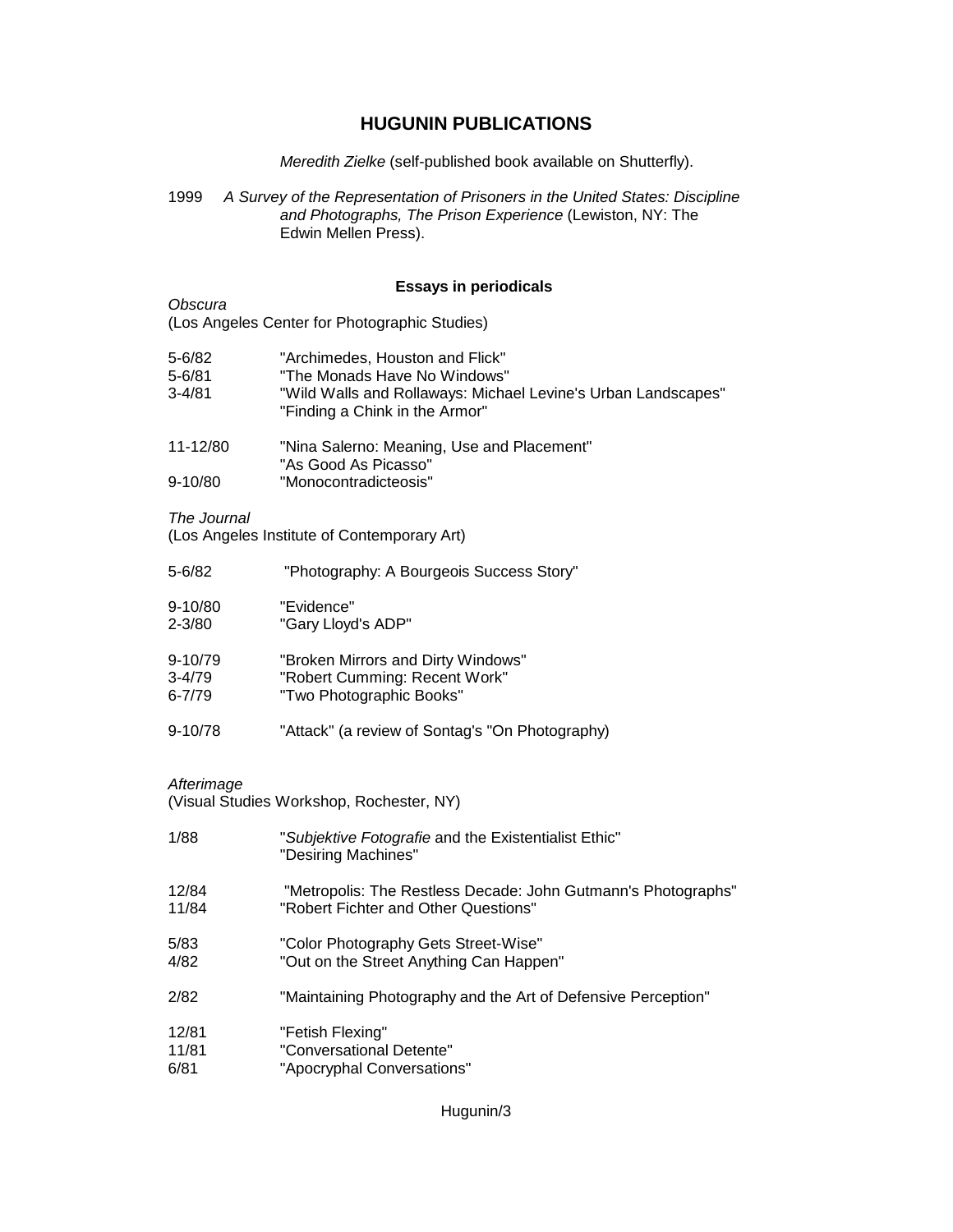| 5/81     | "Mainstream Results"                          |
|----------|-----------------------------------------------|
| 4/81     | "John Divola's Facts and Fabrications"        |
| 12/80    | "Mocking Objects"                             |
| 4/80     | "Jenny Wrenn's Photo-Imprints"                |
| 3/80     | "Holly Wright and Linda Lindroth"             |
| 2/80     | "Rachel Youdelman: a Pleasant Sense of Ennui" |
| 12/79    | "Linda Connor"                                |
| 11/79    | "Living in L.A."                              |
| 10/79    | "California Cut-ups"                          |
| 5/79     | "Tarnished Meditations"                       |
| 4/79     | "Bark and Taussig: Photo-booth Pieces"        |
| 2/79     | "Joe Deal's Optical Democracy"                |
| 1/79     | "More on Mertin"                              |
| 12/78    | "Robert Cumming: Trucage and Falsehoods"      |
| 10/78    | "Coloring the World"                          |
| 6/78     | "Foto Folder"                                 |
| 4/78     | "Hot Shots"                                   |
| 11/77    | "Mary Ellen Mark"                             |
| 10/77    | "Photo Flo"                                   |
| 5 & 6/77 | "The Photograph as Mentioned"                 |

#### *The Center Quarterly*

(The Catskill Center for Photography, Woodstock, NY)

| Winter/85 | "Lou Stoumen's Paper Movies"                 |
|-----------|----------------------------------------------|
| Winter/84 | "A Separate Reality: Subjective Photography" |
| Spring/83 | "A Structuralist Trilogy"                    |

#### *Exposure*

(The Society for Photographic Education, NYC)

| Spring/Summer/96 | "Grounds of Dispute: Art History, Cultural Politics, and the Discursive<br>Field" |
|------------------|-----------------------------------------------------------------------------------|
| Fall/1993        | "The Eternal Review" (review of Estelle Jussim's collected essays)                |
| Spring/85        | "Distinctly American" (review of Jonathan Green's Critical History)               |
| Winter/84        | "Letter to the Editor"                                                            |
| Spring/84        | "The Map is not the Territory"                                                    |

#### *Random Lengths*

(Independent newspaper, San Pedro, CA)

Feb. 1985 "Diane Arbus: Magazine Work 1960-1971" Mar. 1985 "Diversity in the University"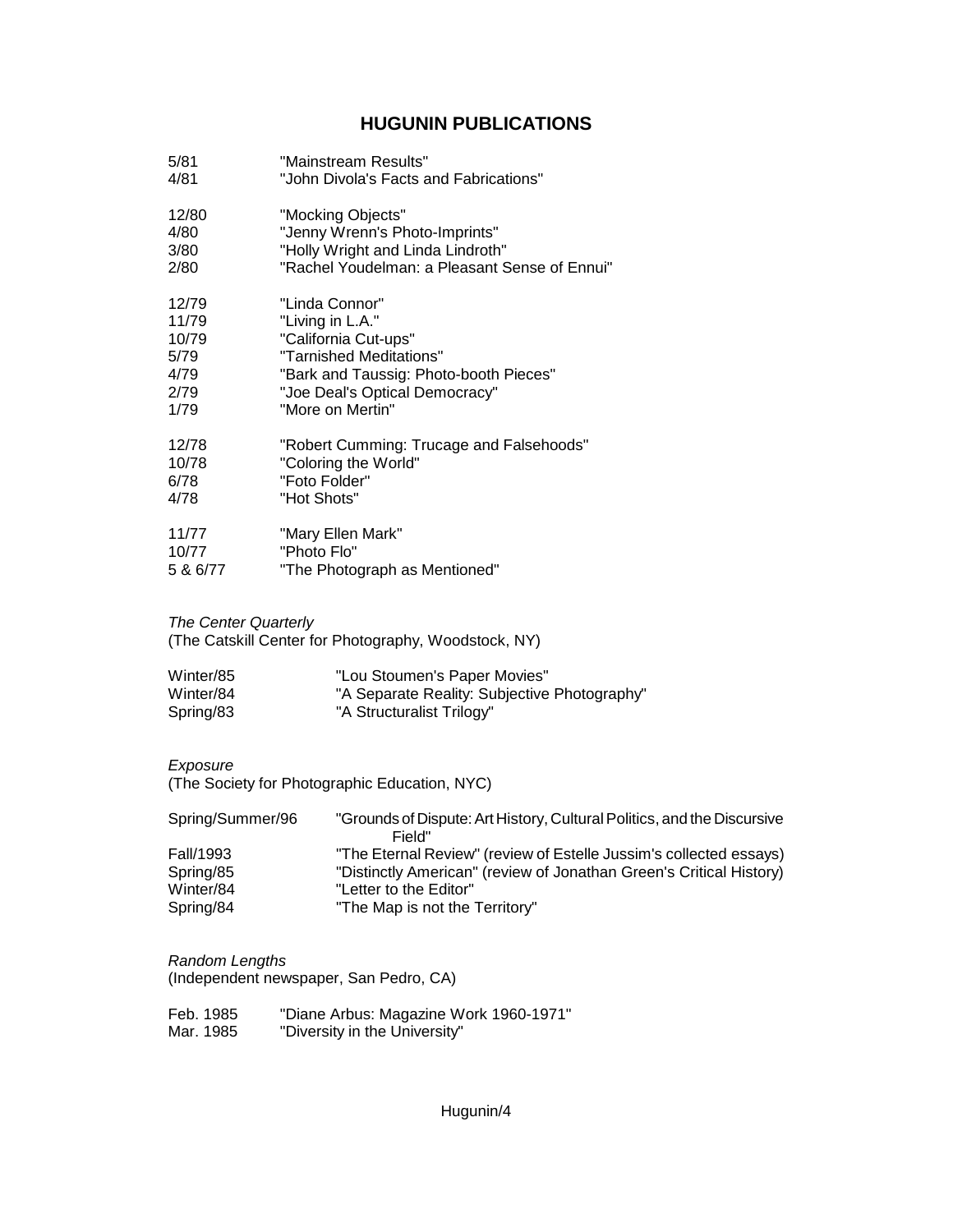#### *The New Art Examiner* (Chicago, IL

| $\sigma$ -noago, i $\epsilon$                                                                |                                                                                                                                                                                                                                                                                                                                                                                                                                                                                                      |
|----------------------------------------------------------------------------------------------|------------------------------------------------------------------------------------------------------------------------------------------------------------------------------------------------------------------------------------------------------------------------------------------------------------------------------------------------------------------------------------------------------------------------------------------------------------------------------------------------------|
| 10/98                                                                                        | "Waste Land: Meditations on a Ravaged Landscape" (book review)                                                                                                                                                                                                                                                                                                                                                                                                                                       |
| 12/93<br>4/93<br>2/93<br>11/92<br>09/92                                                      | "Donna Ferrato"<br>"From Pop to Now"<br>"David Teplica"<br>"Flor Gardaño"<br>"Lewis Koch"                                                                                                                                                                                                                                                                                                                                                                                                            |
| 01/91                                                                                        | "Lynn Geesaman, David Plowden"                                                                                                                                                                                                                                                                                                                                                                                                                                                                       |
| 10/90<br>9/90<br>4/90                                                                        | "Linda Swartz, Sage Sohier, David Buckland, Donigan Cumming"<br>"Cluing in to Baldessari" (feature) see cover image above<br>"The Female Gaze" (book review)<br>"Cultural Artifacts" (review of Lynne Cohen, Elaine Reichek, Erica<br>Uhlenbeck)                                                                                                                                                                                                                                                     |
| 2/90<br>1/90                                                                                 | "An Insight into Contemporary Soviet Photography: 1969-89"<br>"Perpetual Motif" (Man Ray)                                                                                                                                                                                                                                                                                                                                                                                                            |
| 12/89<br>11/89<br>10/89<br>9/89<br>Summer/89<br>6/89<br>6/89<br>4/89<br>3/89<br>2/89<br>1/89 | "A Painter of our Time" (book review)<br>"An Artful Dodge: 150 Years of Photography" (feature)<br>"Stern Bramson"<br>"Magic and Poetry in Photography" (Jerry N. Uelsmann)<br>"Photems" (Gerlovina & Gerlovin)<br>"Retro Doc"/'Changing Chicago'" (feature)<br>"Encampments" (Tobia, Sedaris, Jenner School students)<br>"Reclaiming Technology" (Jno Cook)<br>"Tony Tasset"<br>"Persuasive Views" (Bellavance, Lailios, Malagrino)<br>"Exploiting de Man: The Cultural Utility of Nazism" (feature) |
| 11/88<br>10/88                                                                               | "Transform" (Judith Golden and Holly Roberts)<br>"Subduction Zone" (Thomas Berault)                                                                                                                                                                                                                                                                                                                                                                                                                  |
| 3/86                                                                                         | "Descriptions/Home Hospice Series" (Miscellaneous landscapes,<br>Debra Hunter's photographs)                                                                                                                                                                                                                                                                                                                                                                                                         |
| Views                                                                                        | (Photographic Resource Center, Boston, MA)                                                                                                                                                                                                                                                                                                                                                                                                                                                           |
| Fall/91 & Winter/92<br>Fall/90 & Winter/91                                                   | "Books: Andy Grundberg's 'Crisis of the Real'," 12:4/13:1, p.18.<br>"Books: 'The Critical Image'/'The Contest of Meaning'," 11-4/12:1,<br>p.16.                                                                                                                                                                                                                                                                                                                                                      |
| Summer/90 "Books:<br>Summer & Fall/89                                                        | 'A Forest of Signs'," 11:3, p.24.<br>"Sequence (con)Sequence: (Sub)version of photography in the<br>80s," p. 20.                                                                                                                                                                                                                                                                                                                                                                                     |
| Fall/87                                                                                      | "Between the Lines," 9:1, p.16.                                                                                                                                                                                                                                                                                                                                                                                                                                                                      |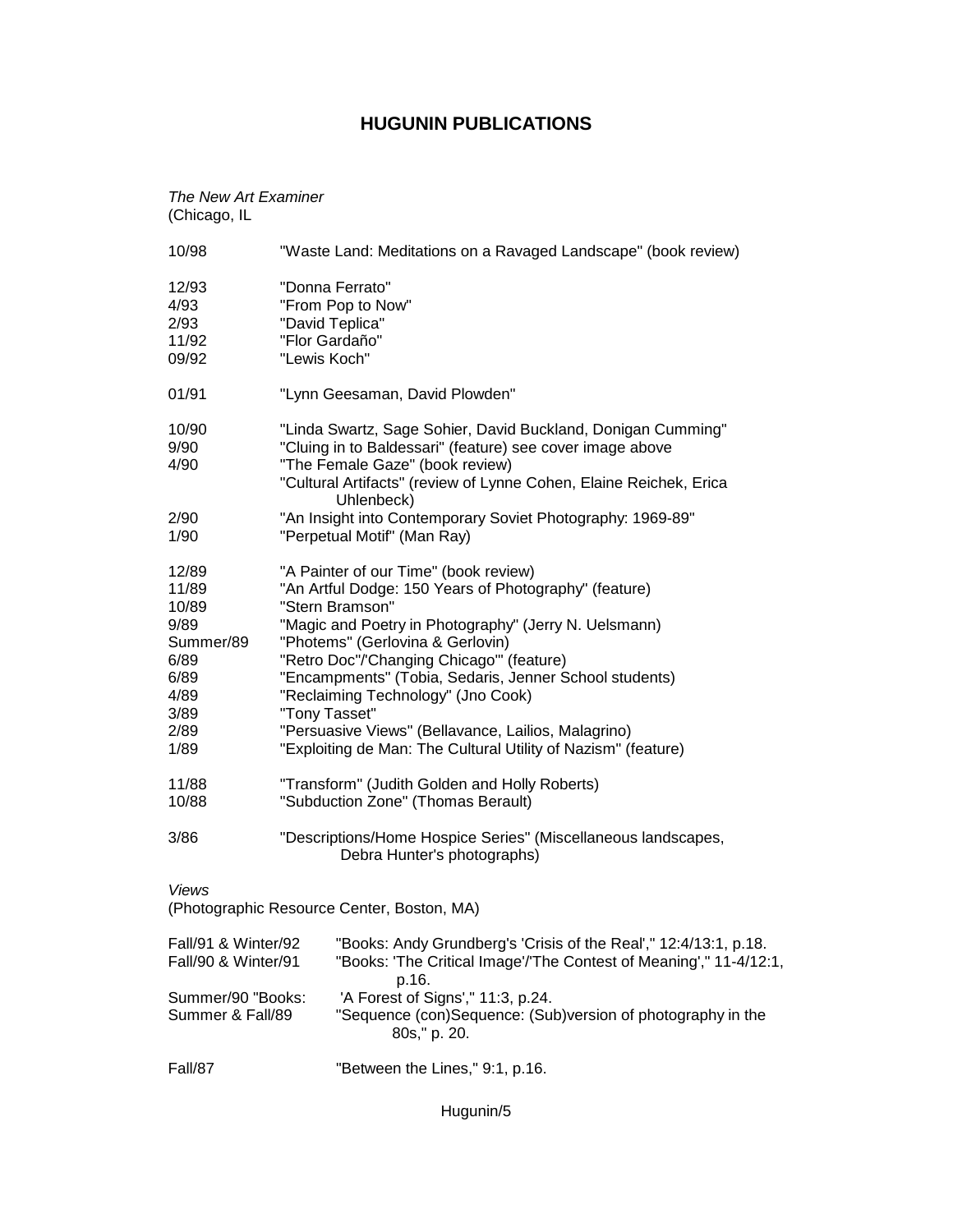Summer/83 "Meditations on an Ukrainian Easter Egg," 4:4, p.12. This essay won first place in the Reva and David Logan Critical Writing Grant and has been reprinted in the anthology of photo criticism, *Multiple Views* (Albuquerque: University of New Mexico Press, 1991).

#### **Miscellaneous Publications**

| 2018 | Review of Yuriy Tarnawsky's essays in Claim to Oblivion (JEF Books) in<br>American Book Review (vol. 39, no. 2/3 double issue, Jan - April,<br>2018).                                                   |
|------|---------------------------------------------------------------------------------------------------------------------------------------------------------------------------------------------------------|
| 2003 | "Patterning the Verbal Pater," commentary on/in Cistern Tawdry: A Novel<br>by Eckhard Gerdes (New York: Fugue State Press, 2003).                                                                       |
| 2000 | "In::FORMATION: The Aesthetic Use of Machinic Beings," Leonardo<br>Online, vol.7, no.11 (Jan. 2000) http://mitpress.mit.edu/LEA and<br>in Leonardo 33: 4 (Fall 2000).                                   |
| 1993 | "From Catop-tricks to Dwellings: The Art of Barbara Kasten," Art Criticism<br>8:2 (Spring 1993).                                                                                                        |
| 1992 | "Lou Stoumen's Paper Movies," Photo Metro, Feb. 1992, p.5-10.                                                                                                                                           |
| 1991 | "Meditations on an Ukranian Easter Egg," in Multiple Views (Albuquerque:<br>University of New Mexico Press), an anthology of photo criticism<br>of Reva and Logan Photography Criticism Grant Winners.  |
| 1991 | "Greg Ligman: 'Tree Canopies 1988-89'," The Pinhole Journal, 7:1, p.2-4.                                                                                                                                |
| 1990 | "Vernon Cheek, Dorinth Doherty, Linda Robbennolt, Karen Thompson,"<br>Dialogue May/June 1990, p.31.                                                                                                     |
| 1989 | "Nebezpecny puvab penez" ("Return to Order: Report from America,"<br>Tvorba #34 (Spring 1989), Prague, Czechoslovakia, p.14.                                                                            |
|      | "Photography Illinois," Dialogue Sept/Oct 1989, p.23.<br>" 'Journey to Land's End': A Paper Movie," The Photo Review 12:1 (Winter<br>1989), p.2.                                                        |
| 1988 | "Taking Refuge in L.A.," American Book Review, 7-8/88.                                                                                                                                                  |
| 1987 | "Robert Heinecken's 'Neo-Physiognomy'," Spot, Summer 1987.                                                                                                                                              |
| 1986 | "The Big Sleep/The Flat Death," Spot, Winter 1986-87.<br>The Big Sleep/The Flat Death," Parachute, Dec., Jan., Feb. 1986-87.<br>"Excerpt from The Life and Times of Cadmean Storch," White Walls No.14, |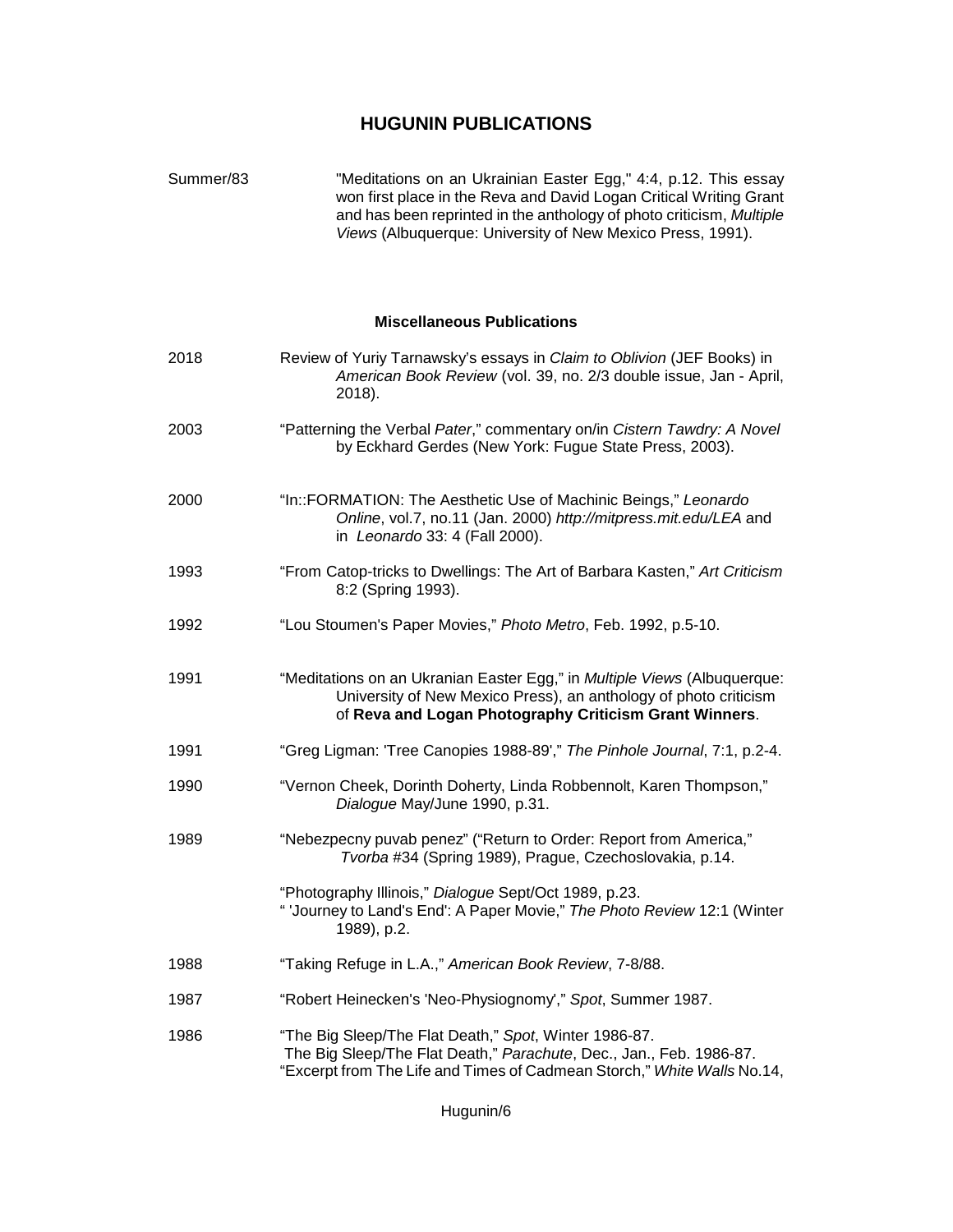|      | Autumn 1986 (Chicago, IL), p.56.<br>"A problem of Nuclear Phafl-out," Spot, Fall 1986, p.10.<br>"Photography Against the Grain," Parachute, March, April, May 1986,<br>"Man and His Circumstances: The Photographs of Lou Stoumen," Photo<br>Metro, Feb. 1986.                                       |
|------|------------------------------------------------------------------------------------------------------------------------------------------------------------------------------------------------------------------------------------------------------------------------------------------------------|
| 1984 | "Conceptual Photography," The International Center for Photography<br>Encyclopedia of Photography (New York: Crown Publishers,<br>1984), p.117.                                                                                                                                                      |
|      | "Reflections on Photography," News Letter, #6 (San Francisco Photo<br>Group, 1984), p.8.                                                                                                                                                                                                             |
|      | "Multiple Dissentions: Linda Lindroth's Embedded Imagery," in "Multiple<br>Dissentions," ed. Linda Lindroth (Los Angeles: U-Turn Supplement<br>#2, 1984).                                                                                                                                            |
|      | "In the Beginning was the Word—and then there was the Quote,"<br>in "Vortex of Envy," eds. Robert Warhover & Eliza Tonachel (Los<br>Angeles: U-Turn Supplement #1, 1984).                                                                                                                            |
| 1984 | "How To Write A Great Deal About Good Flicks," in RE-DACT: An<br>Anthology of Art Criticism, ed. Peter Frank (Willis, Locker &<br>Owens, New York, 1984), p.83.                                                                                                                                      |
| 1984 | "The Map and the Territory: The Art of Douglas Huebler," in Visual Art<br>presented by ArtScene (Los Angeles: Thinking Eye, 1984), p.36.                                                                                                                                                             |
| 1983 | "Past(iche), Post and Few Sure," in New Mexico Studies in the Fine Arts,<br>vol.8, 1983, (University of New Mexico, 1983), p.14.<br>"Letter to the Editor," in Images & Issues, 12/83, p.8.<br>"A Show of Hands," in Artweek, 11/19/83.                                                              |
| 1982 | "Extending Portraiture," in Artweek, 6/19/82.                                                                                                                                                                                                                                                        |
| 1982 | "Joe Deal's Optical Democracy," in Reading into Photography, edited by<br>Thomas Barrow (Albuquerque: University of New Mexico Press,<br>1982). An anthology of photographic criticism/theory.<br>"Book Review: Roland Barthes, Camera Lucida," in Art & Text (Spring<br>1982), Victoria, Australia. |
| 1983 | "Not Just Another Alternative Space," in L.A. Review, 1/81.                                                                                                                                                                                                                                          |
| 1980 | "Three Introductions," in The L.A.C.P.S. Newsletter, 3/80.<br>"An Open and Shut Case of an Open and Shut Door," in L.A. Review,<br>12/80.                                                                                                                                                            |
| 1977 | "Robert Cumming's Endless Quantification," in Artweek, 10/1/77.                                                                                                                                                                                                                                      |
| 1975 | "Michael Portis" (video tapes), in Artweek, 11/15/75.<br>"Post-Partum," in La Mamelle magazine, San Francisco, CA.                                                                                                                                                                                   |
| 1974 | "OnOffOn," in Straight Turkey, 9-10/74, Los Angeles, CA.                                                                                                                                                                                                                                             |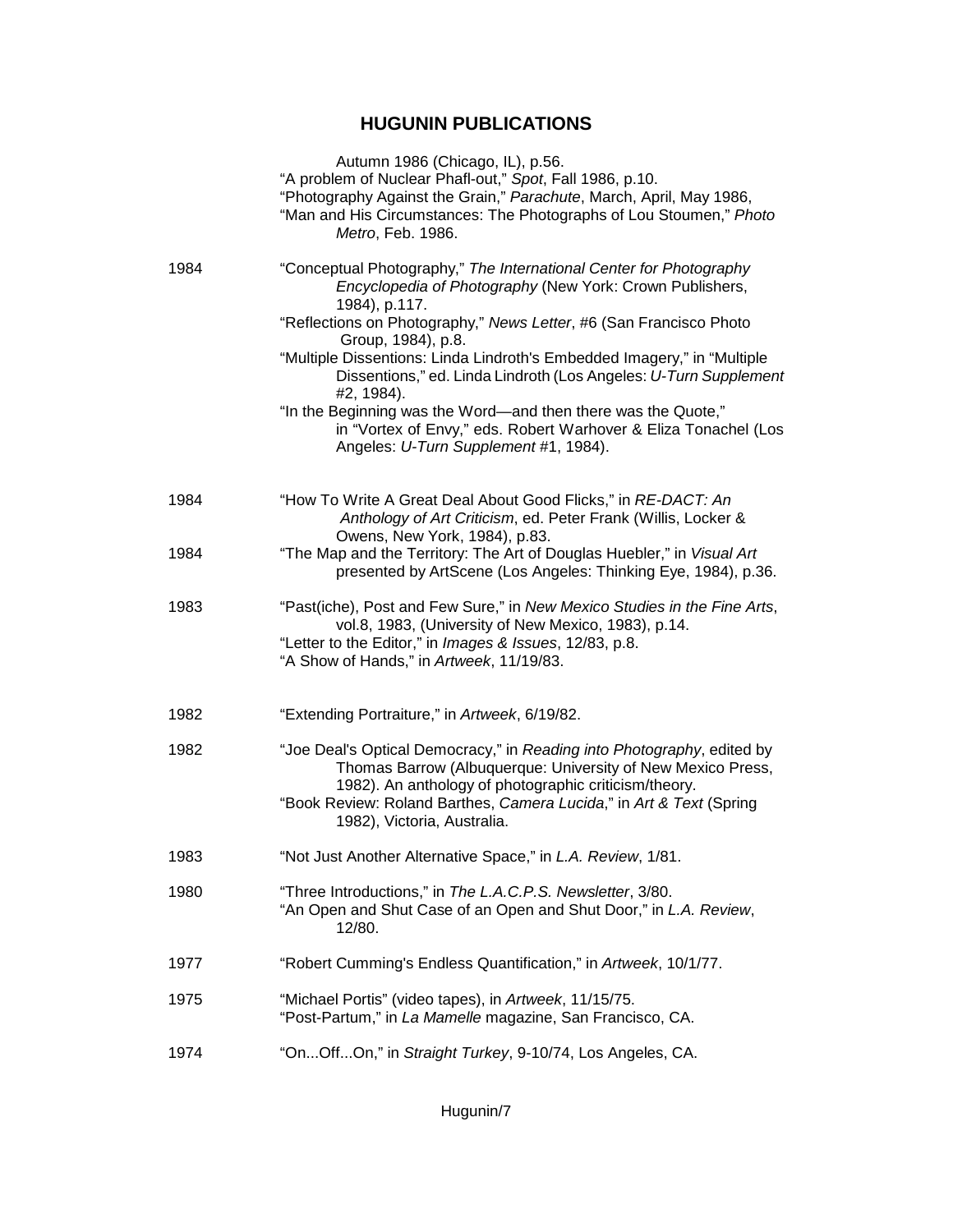#### **Catalogue Essays/Book Introductions/Forewords**

| 2018 | "Where Journalists Won't Go," Introduction to Gary Mark Smith's photo-<br>book Travelogueing the Dark Side.                                                                               |
|------|-------------------------------------------------------------------------------------------------------------------------------------------------------------------------------------------|
| 2017 | Introduction to Curious Impossibilities: Ten Cinematic Riffs<br>by Carla M. Wilson (Black Scat Books).                                                                                    |
| 2015 | "Avery Danziger's The Gate to Hell," The Gate to Hell: Photographs by<br>Avery Danziger (Waterbury, CT: The Mattatuck Museum).                                                            |
| 2012 | "Foreword," to Favela da Rocinha, Brazil (photographs of Sarah Stern,<br>Gary Mark Smith, and Carlos P. Beltrán (Lawrence, KS, East<br>Village Arts).                                     |
| 2007 | "Foreword," to Creativity: The Seekers Journey by Larry Vogel (self-<br>published).                                                                                                       |
| 2005 | "The Cut of the Kitschen Knife," in Confessions of a Dadaist: The Era of<br>Existence 1979 - 2005, The Imagery of Helene Smith-Romer<br>(Northern Illinois University, DeKalb, IL, 2005). |
| 2004 | "Catalogue essay," in Slap, Bounce, Spank! an art and tech and humor<br>exhibition curated by Sine: apsis Experiments, Chicago, IL.                                                       |
| 2000 | "Global Wandering as Method," Foreword to Gary Mark Smith, Searching<br>for Washington Square: A Celebration of Life on the Global Street<br>(Lawrence, KS: East Village PhotoArts).      |
|      | "The Aesthetic Use of Machinic Beings," Sine::Apsis Experiments:<br>in::Formation, (Chicago: The Betty Rymer Gallery, The Art Institute<br>of Chicago, 2000).                             |
| 1996 | "L'ABC du cinématique du René Fendt," René Fendt: Exposition de 30 ans<br>de peinture (Musée d'art et d'historie Neuchâtel, Suisse).                                                      |
| 1992 | "Duomonozygotic Illusion," Double Focus, David Teplica (Rochester:<br>Rochester Institute of Technology, 1992).                                                                           |
|      | "Lou Stoumen's Paper Movie," Seduced by Life: The Art of Lou Stoumen                                                                                                                      |
| 1992 | (San Diego: Museum of Photographic Arts, 1992)<br>"TransPorts," Claire Wolf Krantz (statement on artist's work in a gallery<br>announcement self-published by Sazama Gallery, Chicago.    |
| 1991 | "A Postmodern Romance," Ink and Silver Two (self-published by the<br>Photography & Printmaking Departments, School of the Art of<br>Chicago).                                             |
|      | "Duophotomonozygotic Illusion," Double Focus (self-published by<br>Catherine Edelman Gallery, Chicago).                                                                                   |
| 1990 | "A Textbook of Simple Exercises for the Stretching of the Imagination," in<br>School: Howard Seth Miller Photographs (Chicago: H. Miller).                                                |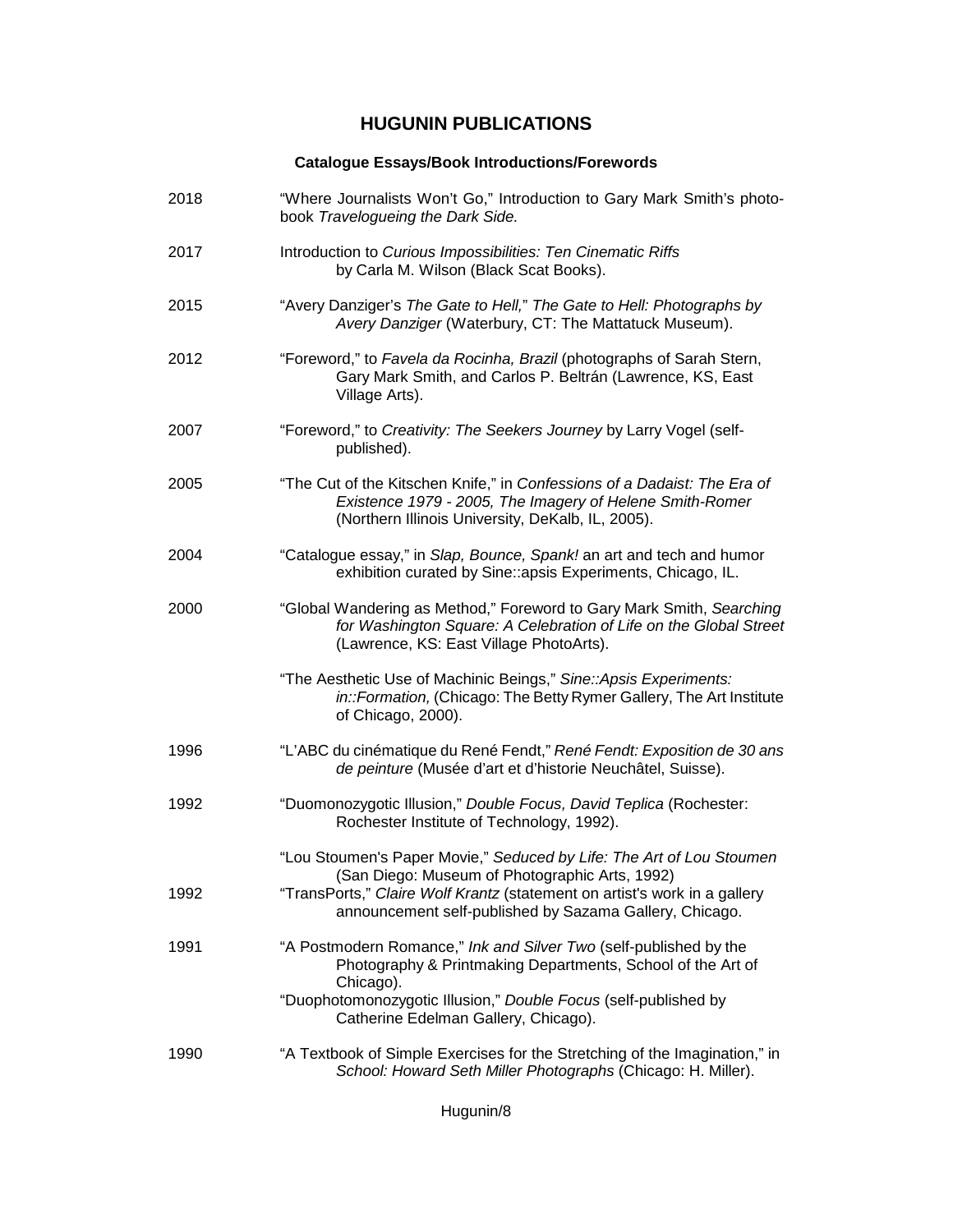|      | "Angela Kelly: Selections from the 'Chrysalis Series'," in Angela Kelly<br>(Rockford: Rockford Museum of Art).                                                                                                                                                                                                                                                                                                           |
|------|--------------------------------------------------------------------------------------------------------------------------------------------------------------------------------------------------------------------------------------------------------------------------------------------------------------------------------------------------------------------------------------------------------------------------|
| 1989 | "The Poetic Document: Bill Burke, Larry Fink, Phyllis Galembo," in The<br>Poetic Document (Philadelphia: Drexel University).<br>"Paul Knotter," in Forty Years of California Assemblage, (Los Angeles:<br>Wight Art Gallery, UCLA, 1989), p. 180.                                                                                                                                                                        |
|      | "Notes Toward a Stenopaesthetic," International Pinhole Photography<br>Exhibition, traveling show organized by The Center for Con-<br>temporary Art, Santa Fe, NM.                                                                                                                                                                                                                                                       |
| 1988 | "A X Cavation/RWF: A Weapon To Meet the Terrible Needs ," Robert<br>Whitten Fichter: Confessions of a Silver Addic!, University Student<br>Center Gallery (University of Colorado, Boulder).                                                                                                                                                                                                                             |
| 1986 | "Past(iche), Post, and Future," A Graduate Photography Portfolio, The<br>School of the Art Institute of Chicago.<br>"The Naked Truth," Naked, a portfolio, The Boulder Center for the Visual<br>Arts, Boulder, CO.                                                                                                                                                                                                       |
| 1985 | "Uni/Di-Versity of California," Celebrating Two Decades in Photography:<br>UCLA MFA Recipients (Los Angeles: Grunewald Print Cen., 1985).<br>"Victor Landweber Photographs: 1967-1984," Victor Landweber (San<br>Diego: Museum of Photographic Arts, 1985).<br>"Past(iche), Post and Few Sure," in Playing It Again: Strategies of<br>Appropriation (New Mexico: The Center for Contemporary Arts of<br>Santa Fe, 1985). |
| 1984 | "The Map and the Territory," in Douglas Huebler, L.A. Center for<br>Photographic Studies, L.A., CA.                                                                                                                                                                                                                                                                                                                      |
| 1983 | "Introduction," in The Singer Collection of Photography, Singer Printing,<br>Petaluma, CA.                                                                                                                                                                                                                                                                                                                               |
| 1982 | "Records of a Travel-Worn Camera," in American Roads, portfolio<br>produced by Victor Landweber Productions, Los Angeles, CA.<br>"Creative Illusions," in L.A. As Subject Matter, Los Angeles Center for<br>Photographic Studies.                                                                                                                                                                                        |
| 1981 | "A + B = Mc," in Jerry McMillan, Baxter Art Gallery, Pasadena, CA.                                                                                                                                                                                                                                                                                                                                                       |
| 1981 | "Add, Subtract and Multiply," in Californian Colour, Photographer's<br>Gallery, London, England.<br>"Making Strange the Familiar," in Three One Person Exhibitions, Mount<br>Saint Mary's College Art Gallery, Los Angeles, CA.                                                                                                                                                                                          |
| 1979 | "Some Ideas That Have Colored My Thinking," in Spectrum: New<br>Directions in Color Photography, Univ. of Hawaii, Manoa.                                                                                                                                                                                                                                                                                                 |
| 1976 | "Conceptual Photography," in West Coast Conceptual Photographers, La<br>Mamelle Art Center, San Francisco, CA.                                                                                                                                                                                                                                                                                                           |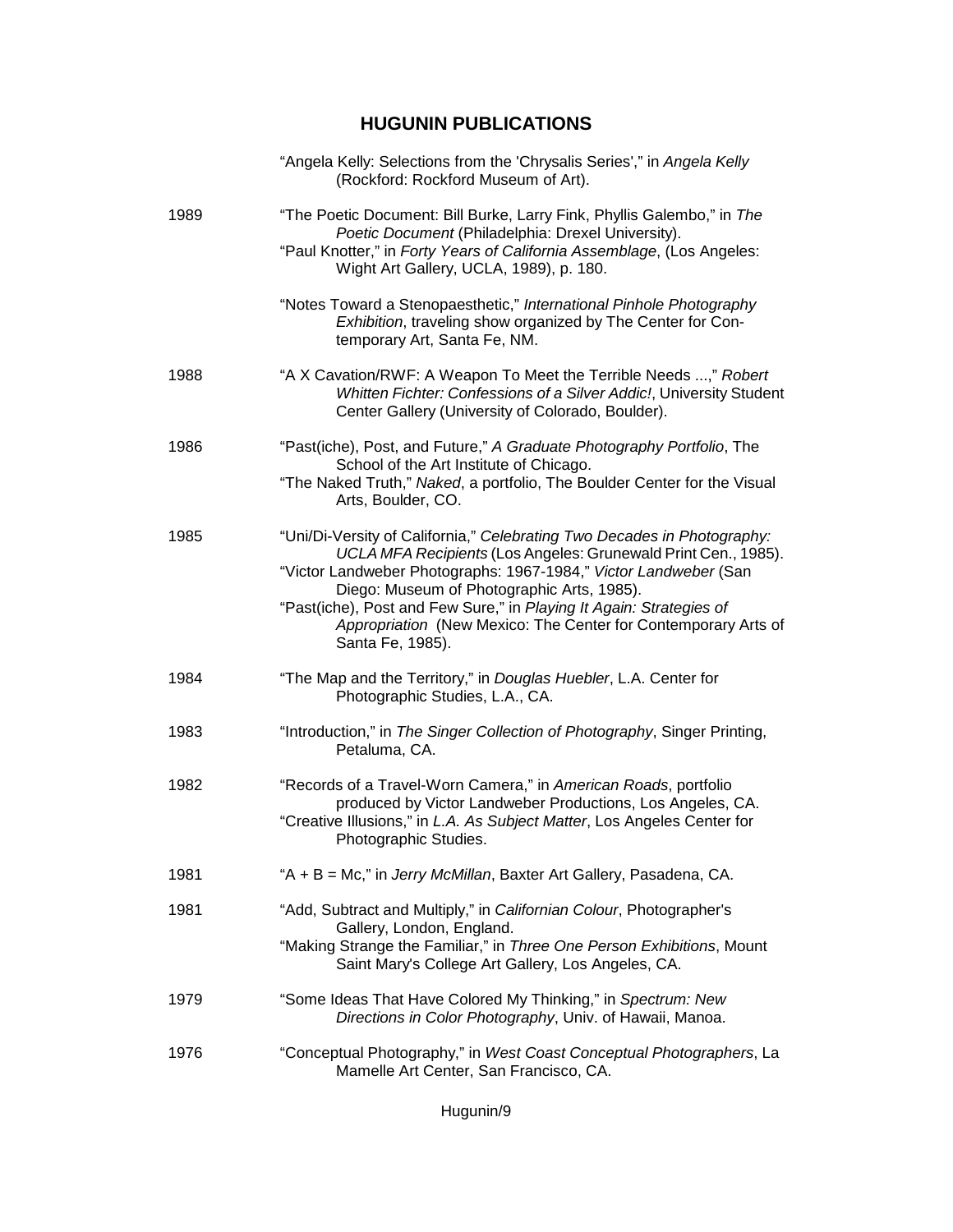1976 con't "Photography & Language," in *Photography and Language*, La Mamelle Art Center, San Francisco, CA.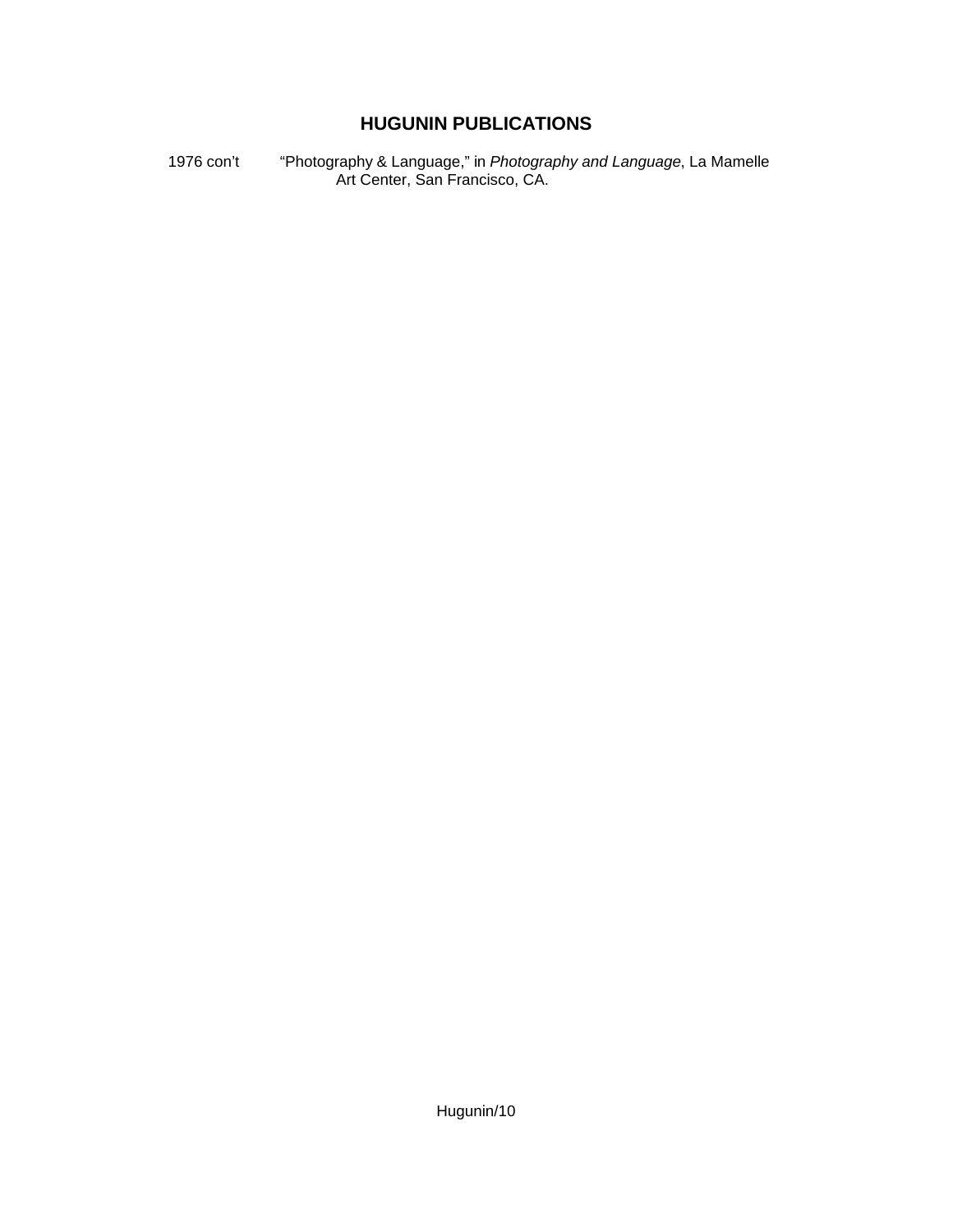## **HUGUNIN EXHIBITIONS**

- 2016 **Speed and Power***,* Colophon to *American Roads* photo portfolio, essay, "Records of a Travel-Worn Camera," Cantor Museum of Art, Stanford University, California. **DADA Chicago 2016**,760 N. Milwaukee (Oct - Nov.) Showed my *Tossed Rope* series.
- 2015 **James Hugunin: Thirty Years at SAIC**, **selected book works 1973 2015**, Flaxman Library, The School of the Art Institute of Chicago.
- 2014 **Valley Vista: Art of the 1970s from the San Fernanado Valley ca. 1970 90**, Art Galleries, California State University, Northridge (featuring all the issues of my art journal, *The Dumb* Ox).
- 2013 **DIYVisits Chicago: Photographers and Books***,* Columbia College Center for Book and Paper Arts, Chicago, IL **How to Read a Book**, artist books, Lawton Gallery, University of Wisconsin, Green Bay.
- 1990 **Cameracases**, display of artist books and critical journal self-published 1976-1982, Art Dept., University of Arkansas, Fayetteville, AR.
- 1987 **Faculty Exhibition**, University Museum, So. IL. Univ., Carbondale, IL. **Artists Who Teach**, University Museum, So. Il Univ., Carbondale and at The State of Illinois Art Gallery, Chicago, IL
- 1986 **Out of L.A.**, Allied Arts Gallery, Las Vegas, Nevada. **From "Dumb Ox" to "U-Turn": The Development of an Art Journal**, San Francisco Camerawork, San Francisco, CA.
- 1985 **Great American Print-Off**, Los Angeles Art Photographers Association, Venice, CA.
- 1982 **The Artist and Television**, Studio One, Melnitz Hall, University of California, Los Angeles; live satellite and cable TV program with interaction between artists and critics. I presented a critical statement concerning artists' video.

**Inquiry**, Grunewald Print Center, University of California, Los Angeles.

1981 **Violence: A Photographic Exhibition**, Cameravision Gallery, Los Angeles, CA. **Kunstenaarsboeken** (Artists' Books), Stedelijk Museum, Schiedam, Netherlands. **Text/Context: A Photographic Portfolio**, Modernism Gallery, San Francisco, CA. **Selections from the Permanent Collection**, Santa Barbara Museum of Art, Santa Barbara, CA.

**Book Show**, ZONE Gallery, Springfield, MA.

.

- 1980 **The Word Show**, four person show, Los Angeles Contemporary Exhibitions, Los Angeles, CA. **The Book Show**, The Living Museum, Reykjavik, Iceland.
- 1979 **Attitudes**, St. Barbara Museum of Art, Santa Barbara, CA. **L.A. Invitational**, Fisher Gallery, University of Southern California, Los Angeles, CA. **Object, Illusion and Reality**, Muckenthaler Gallery, California State University, Fullerton. Show also traveled in Europe to U.S. embassies
- 1978 **La Post Avanguardia**, Experimenta Center, Napoli, Italy; this show traveled throughout Italy. **Critica 0**, Assessorato alla Cultura, Montecanti, Italy.

Hugunin/1